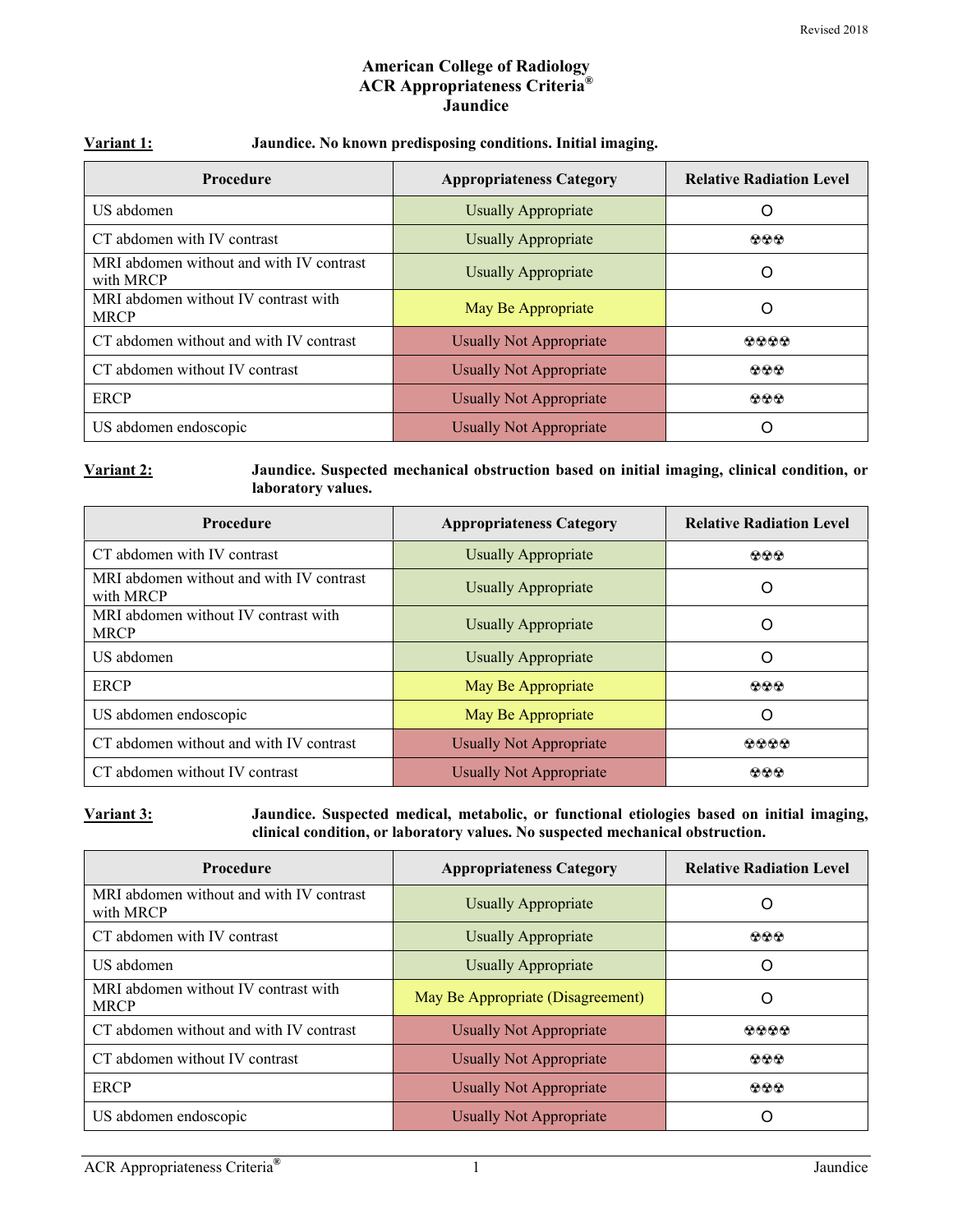#### **JAUNDICE**

Expert Panel on Gastrointestinal Imaging: Nicole M. Hindman,  $MD^a$ ; Hina Arif-Tiwari,  $MD^b$ ; Ihab R. Kamel, MD, PhD<sup>c</sup>; Waddah B. Al-Refaie, MD<sup>d</sup>; Twyla B. Bartel, DO, MBA<sup>e</sup>; Brooks D. Cash, MD<sup>f</sup>; Victoria Chernyak, MD, MS<sup>g</sup>; Alan Goldstein, MD<sup>h</sup>; Joseph R. Grajo, MD<sup>i</sup>; Jeanne M. Horowitz, MD<sup>j</sup>; Aya Kamaya, MD<sup>k</sup>; Michelle M. McNamara, MD<sup>1</sup>; Kristin K. Porter, MD, PhD<sup>m</sup>; Pavan K. Srivastava, MD<sup>n</sup>; Atif Zaheer, MD°; Laura R. Carucci, MD.<sup>p</sup>

#### **Summary of Literature Review**

#### **Background/Introduction**

Jaundice (hyperbilirubinemia) results from the accumulation of bilirubin (a byproduct of heme metabolism) in body tissues and can be caused by a variety of clinical disorders, including bilirubin overproduction, impaired bilirubin conjugation, biliary obstruction, and hepatic inflammation [1-3]. In the initial presentation of an adult patient with jaundice, traditional descriptions to help identify those with potential malignant etiologies categorize the patient regarding whether or not there is the presence of "pain." However, because patient descriptions of pain are subjective, in clinical practice and in most published papers, jaundice is not classified into categories based on pain [4-6]. Recognizing the movement away from categorizing etiologies of jaundice in terms of pain, this ACR Appropriateness Criteria focuses instead on all categories of jaundice by using a combination of the clinical findings, presentation, and laboratory values to separate the variants. In the initial presentation of jaundice, the patient's presentation or condition may be complicated by acute infections, such as cholangitis (eg, right upper quadrant pain, fever, jaundice) or cholecystitis; acute inflammatory conditions, such as pancreatitis or acute hepatitis; or fulminant hepatic failure or cirrhosis. Causes may also include hemolysis, intrahepatic or inherited biliary disorders, medication toxicity, choledocholithiasis, sepsis or low perfusion states, and tumor- or malignancy-related causes of biliary obstruction. In the United States, the most common causes of all types of jaundice fall into the following four categories: (1) hepatitis, (2) alcoholic liver disease, (3) blockage of the common bile duct (CBD) by a gallstone or tumor, and (4) toxic reaction to a drug or medicinal herb [7].

The most common etiology of jaundice internationally varies by geography, type of hospital, and demographics. There are few studies published to date exploring the relative incidence of jaundice, with two widely cited studies from Europe (Bjornsson et al [8] and Whitehead et al [9], respectively) showing malignancy as the most common etiology of severe jaundice, with a study from Vietnam describing cirrhosis as the most common etiology of all comers with jaundice.

The next most common etiologies of severe jaundice were sepsis/shock (22%, 27/121), cirrhosis (21%, 25/121), CBD stones  $[10]$   $(13\%, 16/121)$ , drugs  $(0.5\%, 7/121)$ , autoimmune hepatitis  $(0.2\%, 2/121)$ , and viral hepatitis (0.2%, 2/121) [9]. A study from the United States cites sepsis as the most common etiology of new-onset jaundice (22% of the study population), with decompensation of pre-existing chronic liver disease as the next most common cause (20.5%), followed by alcoholic hepatitis (16%), gallstone disease (14%), Gilbert syndrome (5.6%), malignancy (6.2%), and hemolysis (2.5%) [11]. Reasons for these widely conflicting results as to the dominant cause of jaundice include geographical disparities, tertiary referral versus community hospital settings, study design (whether severe or mild jaundice was studied), inpatient versus outpatient setting, ethnicity, socioeconomic status, and other demographic features of the study population.

Clinically, differentiating between the various potential etiologies of jaundice requires a detailed history, targeted physical examination, and pertinent laboratory studies (eg, a hepatic profile, conjugated versus unconjugated bilirubinemia, complete blood count, etc), the results of which allow the physician to categorize the type of jaundice [12]. Broadly, jaundice can be clinically categorized in many ways; however, a commonly used

 $\overline{a}$ 

<sup>&</sup>lt;sup>a</sup>New York University Medical Center, New York, New York. <sup>b</sup>University of Arizona, Banner University Medical Center, Tucson, Arizona. <sup>c</sup>Panel Chair, Johns Hopkins University School of Medicine, Baltimore, Maryland. <sup>d</sup>Georgetown University Hospital, Washington, District of Columbia; American College of Surgeons. "Global Advanced Imaging, PLLC, Little Rock, Arkansas. <sup>"</sup>University of Texas McGovern Medical School, Houston, Texas; American Gastroenterological Association. <sup>g</sup>Montefiore Medical Center, Bronx, New York. <sup>h</sup>UMass Medical School, Worcester, Massachusetts. <sup>i</sup>University of Florida College of Medicine, Gainesville, Florida. <sup>*i*</sup>Northwestern University, Chicago, Illinois. <sup>k</sup>Stanford University Medical Center, Stanford, California. <sup>1</sup>University of Alabama Medical Center, Birmingham, Alabama. ""University of Alabama Medical Center, Birmingham, Alabama. "University of Illinois College of Medicine, Chicago, Illinois; American College of Physicians. <sup>o</sup>Johns Hopkins Hospital, Baltimore, Maryland. <sup>p</sup>Specialty Chair, Virginia Commonwealth University Medical Center, Richmond, Virginia.

The American College of Radiology seeks and encourages collaboration with other organizations on the development of the ACR Appropriateness Criteria through society representation on expert panels. Participation by representatives from collaborating societies on the expert panel does not necessarily imply individual or society endorsement of the final document.

Reprint requests to: publications@acr.org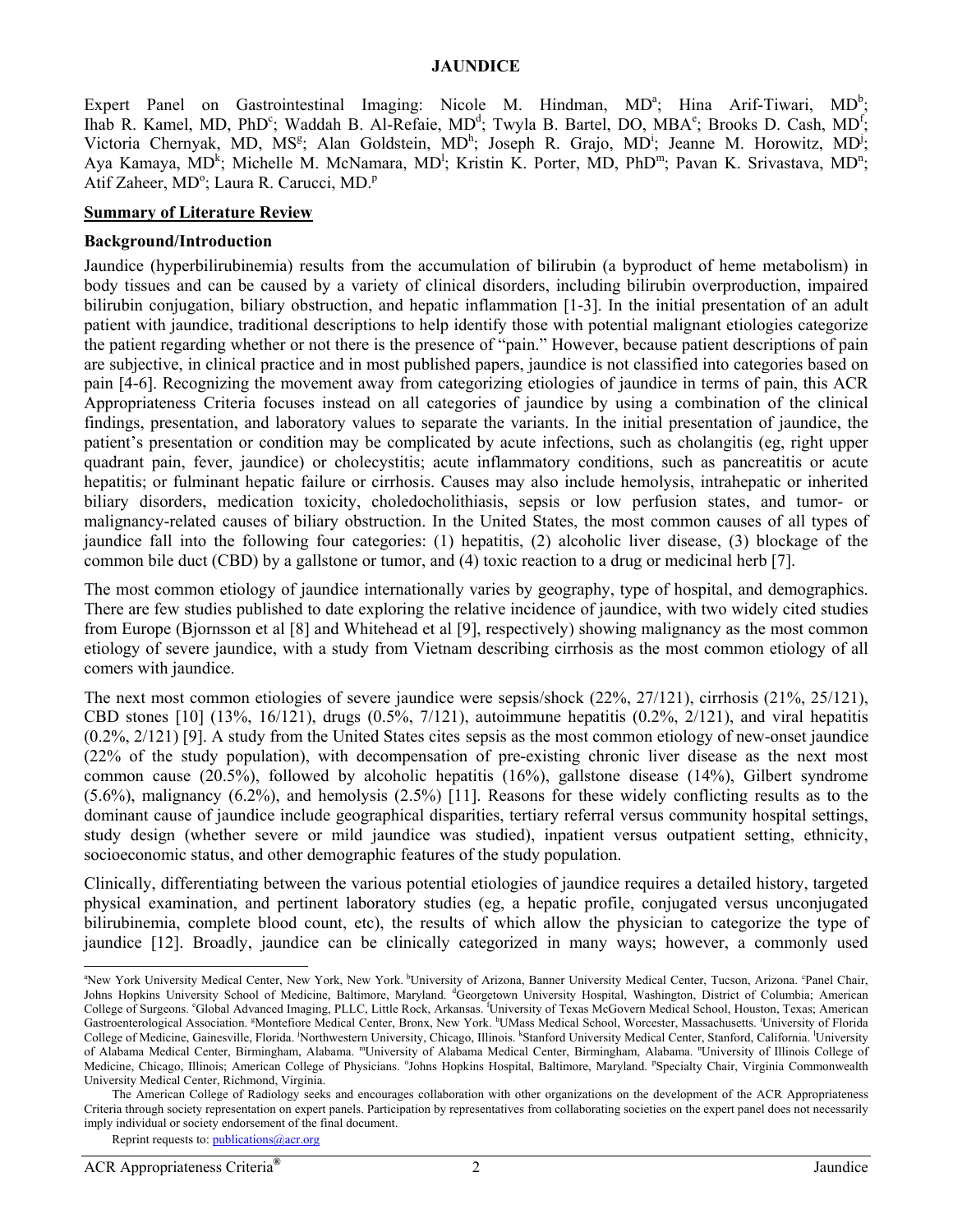distinction based on laboratory findings is to differentiate unconjugated (nonobstructive) hyperbilirubinemia (ie, hepatitis/sepsis, alcoholic liver disease, drug-induced liver disease) and conjugated (obstructive) hyperbilirubinemia (CBD obstruction, commonly by stones or tumor). There is a paucity of rigorous evidence directly comparing the following primary imaging methods used in evaluating the jaundiced patient: abdominal ultrasound (US), CT, MR cholangiopancreatography (MRCP), endoscopic retrograde cholangiopancreatography (ERCP) and endoscopic US [13].

### **Special Imaging Considerations**

# **Radiography**

Radiographs rarely provide any information on the site or the cause of obstruction and have a limited role in the evaluation of the jaundiced patient. Occasionally, radiographs may be useful as they are expeditiously obtained, and can quickly assess for the presence of calcified gallstones in the gallbladder or CBD [14], find calcific deposits in the pancreas (in the setting of chronic pancreatitis), and evaluate for the presence of an indwelling biliary or pancreatic stent.

# **Discussion of Procedures by Variant**

# **Variant 1: Jaundice. No known predisposing conditions. Initial imaging.**

The most common causes of all types of jaundice are: (1) hepatitis/sepsis, (2) alcoholic liver disease, (3) blockage of the CBD by a stone or tumor, and (4) toxic reaction to a drug or medicinal herb [7]. Of these common etiologies, imaging is most useful in the setting of suspected underlying cirrhosis or CBD obstruction, as it can demonstrate either the morphologic redistribution of the liver in cirrhosis and/or depict findings of portal hypertension, and, in CBD obstruction, depict dilation of the bile ducts and potentially identify the reason for the obstruction. Imaging can also be a useful tool to help exclude active biliary obstruction and the presence of cirrhosis in a patient presenting with an unclear cause of jaundice.

# **US Abdomen**

An abdominal US focuses on generating images of the upper abdominal structures (eg, the liver, gallbladder, CBD, and the portions of the pancreas not obscured by overlying bowel gas). In the initial presentation of jaundice, abdominal US can detect both cirrhosis and the presence of dilated intrahepatic/extrahepatic bile ducts. For detection of cirrhosis. US shows an overall sensitivity of 65% to 95%, with a positive predictive value of 98% [15-19]. The most accurate finding on US in liver cirrhosis is a nodular surface, which is more sensitive on the undersurface of the liver than the superior surface (86% versus 53%) [15]. Similarly, US is accurate for the depiction of biliary obstruction, with a wide range of reported sensitivities (32%–100%) and specificities (71%– 97%) [20-25]. However, the cause of the biliary obstruction is not always clear on US. For example, biliary ductal calculi are not detected with the same sensitivity as gallbladder calculi [26,27], with reported sensitivities for CBD stone detection on US [21,22,28] ranging from 22.5% to 75% [26,27] because the subhepatic common duct may not be visible because of overlaying bowel gas. Sensitivity of detection can be increased between 70% to 86% by combining tissue harmonic imaging with the findings of elevated bilirubin, patient >55 years of age, and the finding of CBD dilatation between 6 to 10 mm [26,29]. The presence of multiple small (<5 mm) gallstones in the gallbladder creates a 4-fold risk for migration of these stones into the CBD [30]. As there is a low prevalence (5%–10%) of choledocholithiasis in patients with symptomatic cholelithiasis, a normal CBD caliber on US has a 95% to 96% negative predictive value [22,31]. US is recommended by many organizations, including the American College of Gastroenterology, as the initial diagnostic test of choice in patients with suspected obstruction of the common duct [32].

# **CT Abdomen**

CT is a noninvasive modality that acquires images rapidly. Contrast-enhanced CT is typically used to image patients with jaundice because there is limited evidence of the utility of noncontrast CT in detecting the cause of jaundice. Contrast-enhanced CT is very sensitive (74%–96%) and specific (90%–94%) for detecting biliary obstruction [33]. Multidetector CT (MDCT) can determine the site and the cause of biliary obstruction more accurately than US [34-36]. After the advent of MDCT in the late 1990s, which allowed for improved spatial resolution (as low as 0.6-mm slice thickness) and isotropic reconstructions in multiple planes, several articles showed that MDCT sensitivity for the presence of biliary obstruction improved to >90% [37-39]. In patients with acute biliary obstruction and suspected complicating conditions, such as cholangitis, cholecystitis, or pancreatitis, a postintravenous contrast-enhanced abdominal CT study is useful in defining the level of obstruction, likely cause, and coexistent complications [40,41]. It is unlikely that a CT without and with intravenous (IV) contrast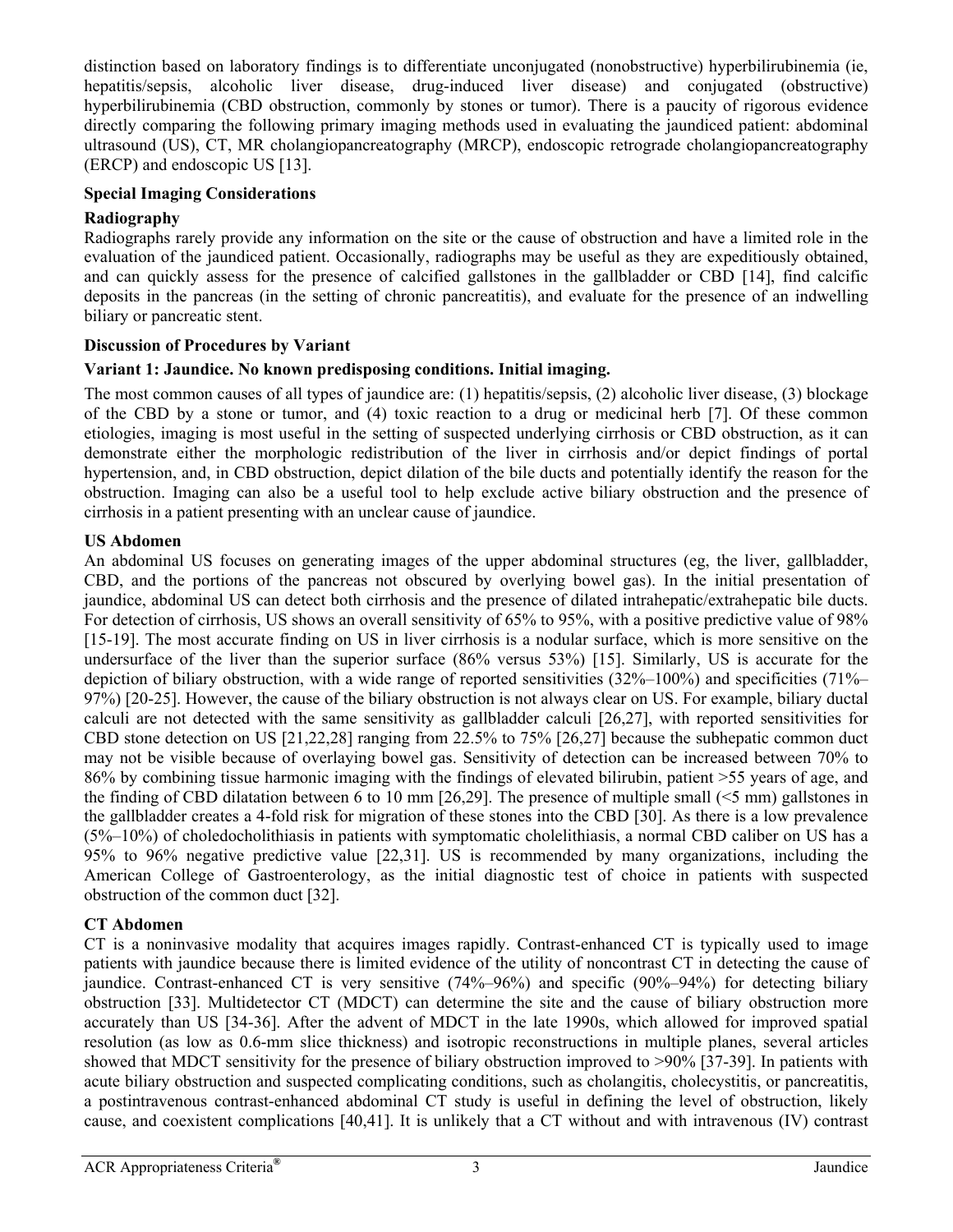examination is necessary for the evaluation (as opposed to a single-phase postcontrast CT scan), as the morphology alone of a stone or mass on a single-phase postcontrast examination is typically enough to suggest the best diagnosis (ie, it is not necessary to prove enhancement or lack thereof in an area with classic morphologic imaging features suggestive of a stone or, alternatively, a mass). CT can be used to detect partially or completely calcified biliary calculi but is insensitive for detecting bilirubinate or cholesterol calculi [33,38]. Many gallstones are not radiopaque (available estimates in the older radiology literature suggest that up to 80% of gallstones are noncalcified) [27,42]. Older studies comparing older technology CT and US from the 1990s demonstrate that CT has a sensitivity between 39% to 75% for detection of gallstones compared with US [43]. However, isotropic data routinely obtained with current multislice technology can be reconstructed using narrow collimation and smaller reconstruction intervals, which allow for better visualization of the calculi [33,38].

For the accuracy of cirrhosis detection, a study comparing CT, MRI, and US (compared with explant livers resected for hepatocellular carcinoma at the time of transplant), found that CT had an accuracy of 67%, MRI an accuracy of 70.3%, and US an accuracy of 64% [44]. A more recent study from 2016 showed that use of surface nodularity quantification on CT was highly accurate (area under the receiver operating characteristic curve of 0.929) in differentiating cirrhotic from noncirrhotic liver [45].

# **MRI Abdomen**

MRI is an advanced noninvasive imaging technique that uses powerful magnets to obtain high-contrast images of the abdomen; it is more time consuming (typically requiring image acquisitions of 30 minutes) than either CT or US but offers improved contrast resolution over CT and US. MRI can accurately demonstrate both the site and cause of biliary obstruction [34,46]. MRI can be performed with a variety of specific sequences, one of which is a heavily T2-weighted fluid-sensitive 3-D sequence, acquired over 3 to 5 minutes in the coronal plane using respiratory triggering or diaphragmatic gating, which is called MRCP [47]. This sequence uses the intrinsic differential T2 contrast between the fluid in the biliary tree (very high T2 relaxation time) and the remaining organs (much lower T2 relaxation time) to generate a cholangiogram without requiring contrast injection. Source images from a 3-D MRCP sequence have been shown to be useful in depicting the 3-D anatomy of the biliary and pancreatic ducts [48,49].

For detection of ductal calculi, MRI (with or without MRCP sequences) is more sensitive than CT or US [26,34,50-53]. IV contrast administration with MRCP is not necessary in the evaluation of patients with suspected CBD stones; however, IV contrast improves the sensitivity of MRCP for the detection of peribiliary enhancement (a finding in cholangitis, which can complicate an obstructing CBD stone) and improves the confidence in the diagnosis and staging of unsuspected pancreaticobiliary tumors [54-56]. For diagnosis of CBD stones, MRCP (without IV contrast) has a reported sensitivity ranging from 77% to 88%, specificity between 50% to 72%, accuracy of 83%, positive predictive value between 87% to 90%, and negative predictive value between 27% to 72%, as compared to the gold standard of ERCP [57,58]. However, MRCP has diminishing sensitivity with decreasing stone sizes of <4 mm [58-60]. The reasons for the low specificity of MRCP for tiny CBD stones are multifactorial. One such factor is that there is an increased likelihood for spontaneous stone passage when stones are <4 mm in size; therefore, the stone may be present for the MRCP but have passed by the time of the ERCP. Similarly, the sensitivity of MRCP may be affected by stones in the gallbladder that pass into the CBD between the MRCP and the ERCP [60]. Additionally, studies that compare MRCP to ERCP use ERCP as the gold standard, which intrinsically biases the results toward ERCP. In patients with previous gastroenteric anastomoses, MRCP is accurate in evaluating the extrahepatic biliary ductal system with superior accuracy compared to ERCP or EUS that is due to technical difficulties in being able to advance the endoscope into the biliopancreatic limb. MRCP is less morbid than ERCP imaging; however, ERCP imaging offers the potential for intervention (CBD stone extraction or biopsy of an obstructing lesion).

MRCP is more sensitive than US for determining the cause of biliary obstruction when dilated bile ducts are seen on US [61]. In patients with suspected sclerosing cholangitis or biliary stricture, MRCP is the preferred imaging modality, avoiding the possibility of suppurative cholangitis that may be induced by endoscopic catheter manipulation of an obstructed biliary system [53]. MRCP findings may guide directed approaches, such as ERCP, with brushing, percutaneous transhepatic biliary stenting, or reconstructive surgery [34,51-53,62,63].

For the accuracy of detection of cirrhosis, a study comparing CT, MRI, and US (compared with explant livers resected for hepatocellular carcinoma at the time of transplant), found that CT had an accuracy of 67%, MRI an accuracy of 70.3%, and US an accuracy of 64% [44]. See the ACR Appropriateness Criteria® topic on ["Chronic](https://acsearch.acr.org/docs/3098416/Narrative/) [Liver Disease"](https://acsearch.acr.org/docs/3098416/Narrative/) [64].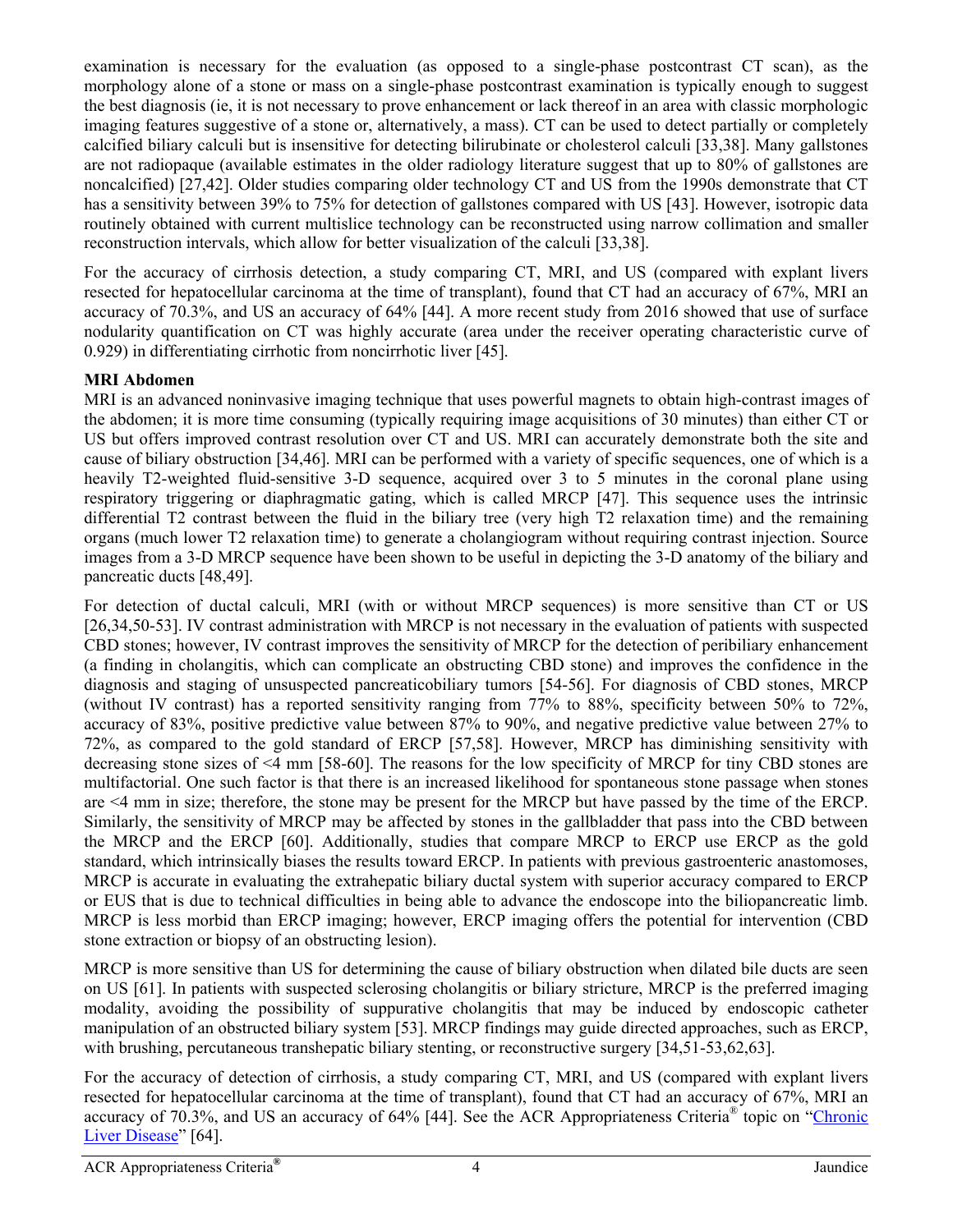# **ERCP**

ERCP is an invasive procedure that is typically performed by gastroenterologists or general surgeons in an interventional suite or operating room under general anesthesia and requires advancing an endoscope into the duodenum, with cannulation of the ampulla and injection of contrast into the CBD with fluoroscopic images obtained to image the biliary tree. ERCP may be performed with a concomitant sphincterotomy, biopsy, or stent deployment (CBD or pancreatic). ERCP is the most commonly performed invasive diagnostic and therapeutic biliary procedure. Because of significant advances in cross-sectional imaging, in particular the advent of MRCP, ERCP currently has more of a therapeutic role [65-67].

ERCP is not useful in the setting of jaundice caused by suspected hepatitis/sepsis, alcoholic liver disease, or in the case of medical drug toxicity. In the setting of suspected biliary obstruction, particularly if there is high concern for CBD stones or malignant obstruction, ERCP may be performed as the initial diagnostic and therapeutic imaging modality [68]. ERCP is very sensitive for detecting biliary ductal calculi [26,53]. However, as an interventional procedure, ERCP has risk of between 4% (111 of 2,769) up to 5.2% (872 of 16,855) of major complications (pancreatitis, cholangitis, hemorrhage, and perforation), with a 0.4% (11 of 2,769) mortality risk [69,70]. These factors need to be weighed against the potential benefits of ERCP [53,68,71,72]. The main indication for ERCP remains management of CBD stones, which can be cleared via balloon sweep of the duct in 80% to 95% of cases [71,73]. In stones >15 mm in size, ERCP alone is often not successful in removing the stone, and other advanced endoscopic techniques are needed [74,75].

### **US Abdomen Endoscopic**

EUS is an invasive procedure that is typically performed by gastroenterologists or general surgeons in an interventional suite or operating room under general anesthesia and requires advancing an endoscope equipped with an US probe into the duodenum, with sonographic images obtained of the pancreaticobiliary tree. EUS may be performed with a concomitant fine-needle aspiration (FNA) or biopsy. EUS offers high-resolution sonographic imaging of the head of the pancreas/distal CBD, and as such can be used to detect small distal biliary ductal calculi, can locally stage pancreatic or periampullary neoplasms, and can guide FNA or biopsy [76-80]. EUS is limited by its narrow field of view and therefore cannot detect pathology outside of its imaging field of view (ie, cannot see pathology beyond the region to which the sonographic probe is physically adjacent) [81,82]. Complications from EUS have been reported in up to 6.3% of patients (most commonly postprocedural pancreatitis) [83]. The sensitivity, specificity, and accuracies of EUS with FNA biopsy for solid pancreatic tumor are 90.8%, 96.5%, and 91%, respectively [79,84,85].

There is a very limited role for EUS in the initial evaluation of a jaundiced patient. There are some studies from the gastroenterology literature that report high success of EUS in detection of tiny CBD stones that are <4 mm; however, generally, if the patient has a cholestatic presentation with a dilated CBD, the CBD will be presumptively swept at the time of ERCP without using an EUS to confirm this diagnosis [86].

### **Variant 2: Jaundice. Suspected mechanical obstruction based on initial imaging, clinical condition, or laboratory values.**

Obstructive jaundice (conjugated hyperbilirubinemia) is jaundice resulting from obstruction to the flow of bile from the liver to the duodenum. The differential diagnosis of jaundice that is due to biliary obstruction in adults includes intrinsic and extrinsic tumors, choledocholithiasis, primary sclerosing cholangitis, parasitic infections, lymphoma, AIDS cholangiopathy, acute and chronic pancreatitis, and strictures after invasive procedures [12,32]. The panel concurs with multiple other society recommendations [32,86-89], that the usual initial imaging evaluation of a patient presenting with conjugated hyperbilirubinemia will include a right upper quadrant US. US will be able to confirm an obstructive process (dilatation of the intrahepatic or extrahepatic biliary tree) and may be able to localize the site of the obstruction (CBD, gallbladder, biliary bifurcation, pancreatic head) and show whether it is likely benign (choledocholithiasis, cholecystitis) or malignant (Klatskin tumor, pancreatic head mass, hepatic mass, etc), thus pointing to the best next test (or intervention) for further workup.

# **US Abdomen**

US is a noninvasive imaging technique that effectively evaluates obstructive jaundice [89,90]. For that reason, it is the most common first-line imaging modality used when obstructive jaundice is suspected clinically [32]. US is used to determine the presence of obstructive jaundice by depicting dilated bile ducts, with reported sensitivities ranging from 32% to 100% and specificities of 71% to 97% [20-25]. The cause of the obstruction (benign or malignant) is less often definitively seen on US, particularly in the distal CBD, with reported sensitivity for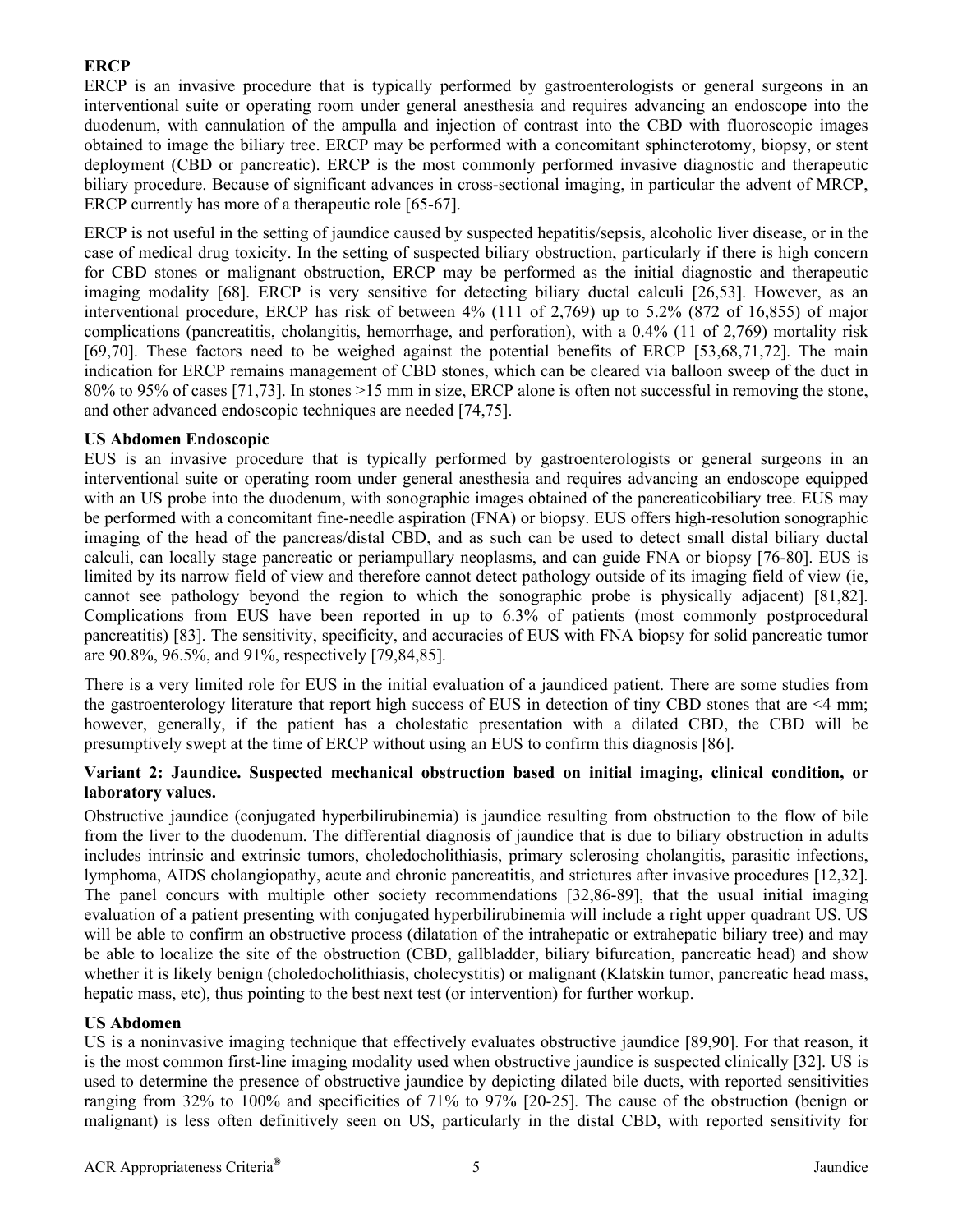detection of a distal CBD stone ranging from to 22.5% to 75% [20-22]. False-negative US studies are typically due either to the inability to visualize the extrahepatic biliary tree (often from interposed bowel gas or large body habitus) or to the absence of biliary dilation in the presence of acute obstruction. US is less accurate than either CT or MRCP for determining the site and the cause of obstruction [20,22,34-36,76].

# **MRI Abdomen**

MRI is an advanced noninvasive imaging technique that uses powerful magnets to obtain high-contrast images of the abdomen; it is more time consuming (typically requiring imaging acquisitions of 30 minutes) than either CT or US but offers improved contrast resolution over other modalities. MRI can accurately demonstrate both the site and cause of biliary obstruction [34,46]. MRI can be performed with a variety of specific sequences, one of which is a heavily T2-weighted fluid-sensitive 3-D sequence, which is acquired over a 3- to 5-minute period in the coronal plane using respiratory triggering or diaphragmatic gating, also called MRCP [47]. Source images from a 3-D MRCP sequence have been shown to be useful in depicting the 3-D anatomy of the biliary and pancreatic ducts [48,49]. For detection of ductal calculi, MRI (with or without MRCP sequences) is more sensitive than CT or US [26,34,50-52]. For diagnosis of CBD stones, MRCP has a reported sensitivity ranging from 77% to 88%, specificity between 50% to 72%, accuracy of 83%, positive predictive value between 87% to 90%, and negative predictive value between 27% to 72%, as compared to the gold standard of ERCP [57,58]. MRCP is less morbid than ERCP imaging; however, ERCP imaging offers the potential for intervention (CBD stone extraction or biopsy of an obstructing lesion).

MRI offers similar sensitivity and specificity to CT imaging for the presurgical evaluation and staging of pancreatic adenocarcinoma [54]. Both MRI and CT are superior to ERCP and EUS for the staging of pancreaticobiliary malignancies (including cholangiocarcinomas and pancreatic head/body/tail malignancies), as MRI and CT enable cross-sectional imaging of all the organs of the upper abdomen and can detect vascular encasement and metastatic disease, whereas ERCP is limited to imaging of the biliary ductal system only, and EUS is limited to evaluation of regions within its small field of view [91-93]. MRI performed with diffusion sequences and gadoxetate disodium is more sensitive than CT for the detection of liver metastases from pancreaticobiliary malignancies [94-96]. The use of MRCP may decrease the number of ERCP examinations obtained prior to elective cholecystectomy (if no CBD stone is seen at the time of MRCP and there is no clinical suspicion for biliary obstruction, then surgeons may choose to proceed directly to cholecystectomy) [26,61]. MRCP is valuable in the clinical situation of failed ERCP [26,53], in patients who are too sick to undergo ERCP [97], and in patients with hilar biliary obstructions that are due to ductal tumor or periductal compression [51,52,63,98-101]. MRCP offers additive value over US in pregnant patients with suspected pancreaticobiliary disease and is more sensitive than US for determining the cause of biliary obstruction when dilated bile ducts are seen on US [61].

If the bilirubin is elevated and there is a dilated CBD on US, there is controversy in the literature as to the best test for workup, MRCP or ERCP [102,103]. MRCP is noninvasive and highly accurate in diagnosing causes of mechanical CBD obstruction, whereas ERCP is invasive with a 4% to 5% morbidity risk and a 0.4% mortality risk, is slightly more accurate than MRCP (for choledocholithiasis) and is able to offer the benefit of therapeutic intervention [69,70]. Decisions for the next step of imaging in this scenario should be based on the suspicion for and the patient's clinical status. In the clinical scenario of an elevated bilirubin and the absence of CBD dilatation on US, the American College of Gastroenterology recommends additional laboratory testing, with consideration for eventual liver biopsy [32] without recommendations for additional imaging beyond US. However, given the wide variety of tumors that are known to cause jaundice and the known limitations of both laboratory values (eg, CEA, CA 19-9, CA 125, etc) and US in detecting hepatic metastases, biliary strictures/masses and pancreatic pathology, it is prudent to evaluate the jaundiced patient with or without a nondilated biliary tree with either MDCT or MRI/MRCP to exclude pathology in these areas [104,105].

### **CT Abdomen**

CT is a rapidly obtained (scans typically take <1 minute to acquire) noninvasive imaging technique and is useful in the workup of suspected biliary obstruction. Most studies evaluate contrast-enhanced CT (using an iodinated nonionic contrast agent); however, there is limited data on the utility of noncontrast CT for biliary obstruction. Contrast-enhanced CT is more sensitive (74%–96%) and specific (90%–94%) than US for detecting biliary obstruction [33]. Additionally, MDCT can determine the site and the cause of biliary obstruction more accurately than US [34-36].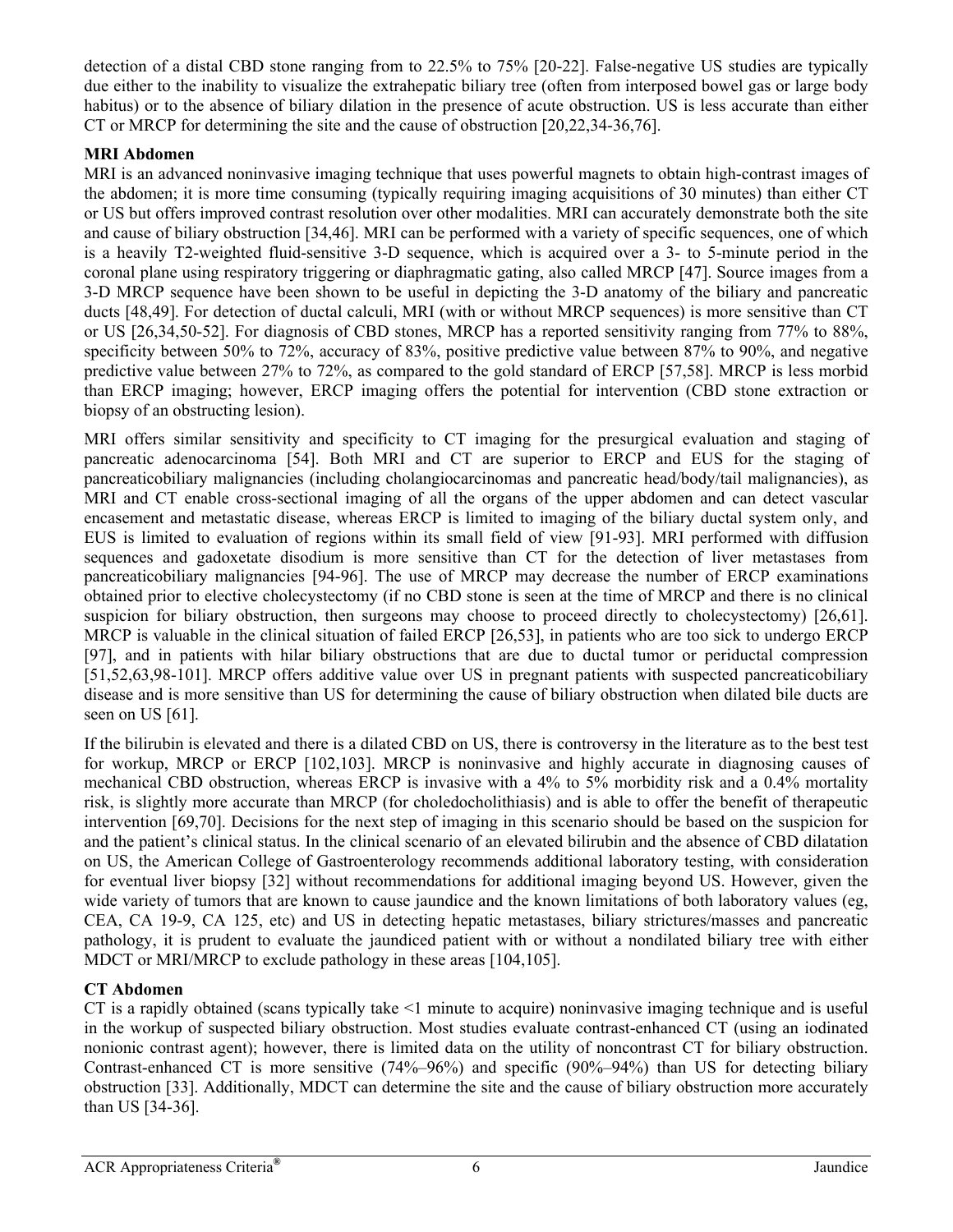After the advent of MDCT in the late 1990s, which allowed for improved spatial resolution as low as 0.6-mm slice thickness and isotropic reconstructions in multiple planes, several articles showed that MDCT sensitivity for the presence of biliary obstruction improved to >90% [37-39]. MDCT of 64-slice and higher using minimumintensity projection and multiplanar reconstructions has excellent spatial resolution and accuracy for staging of biliary malignancies and helps differentiate benign from malignant strictures [37,106-109].

When there is clinical suspicion for a malignant biliary obstruction, CT is highly accurate both for diagnosis and for staging of pancreatic or biliary malignancy (with accuracies for staging ranging from 80.5%–97%) [37,39,106,110-112]. Reported sensitivity, specificity, and accuracy of MDCT for the diagnosis of malignant strictures is 95%, 93.35%, and 88.5%, respectively [37]. CT cholangiopancreatography generated by slab volume imaging with minimum-intensity projections and curved planar reformations may be useful for preintervention planning [33,106]. MDCT is accurate in depicting local tumor extension and potential resectability [52,106,107], with Vargas et al [112] finding negative predictive values of 87% (20/23 patients) for determining local resectability of pancreatic carcinoma. Important information in pancreaticobiliary tumor staging includes tumoral involvement of the biliary confluence, encasement of the superior mesenteric and portal vein, peripancreatic tumor extension, regional adenopathy, and hepatic metastases [113]. MRI (with or without MRCP) is highly accurate for tumor detection and staging. For example, accuracy rates for MRI with MRCP and MDCT are similar: 90.7% versus 85.1% for bilateral secondary biliary confluence involvement and 87% for both in detecting intrapancreatic CBD involvement in bile duct malignancies [52,54]. Biphasic CT of the abdomen with pancreatic and portal venous phase imaging through the liver, biliary tree, and pancreas is the standard protocol for diagnosis and staging of suspected pancreaticobiliary malignancies. See also the ACR Appropriateness Criteria® topic on "[Staging of Pancreatic Ductal Adenocarcinoma"](https://acsearch.acr.org/docs/3099847/Narrative/) [114]. Ongoing challenges in all imaging modalities involved in staging malignancies, including MDCT, are the limited sensitivity in detecting micrometastatic disease to the liver and small peritoneal implants [112].

# **ERCP**

ERCP is an invasive procedure that is typically performed by gastroenterologists or general surgeons in an interventional suite or operating room under general anesthesia and requires advancing an endoscope into the duodenum, with cannulation of the ampulla and injection of contrast into the CBD with fluoroscopic images obtained to image the biliary tree. ERCP may be performed with a concomitant sphincterotomy, biopsy, or stent deployment (CBD or pancreatic). ERCP is the most commonly performed invasive diagnostic and therapeutic biliary procedure. Because of significant advances in cross-sectional imaging, in particular the advent of MRCP, ERCP currently has an almost exclusively therapeutic role [65-67].

In the setting of suspected biliary obstruction, particularly if there is high concern for CBD stones or malignant obstruction, ERCP may be performed as the initial diagnostic and therapeutic imaging modality [68]. ERCP is very sensitive for detecting biliary ductal calculi [26,53]. However, as an interventional procedure, ERCP has a risk of between 4% (111 of 2,769) to 5.2% (872 of 16,855) for major complications (pancreatitis, cholangitis, hemorrhage, and perforation), with a 0.4% (11 of 2,769) mortality risk [69,70]. These factors need to be weighed against the potential benefits of ERCP [53,68,71,72].

The main indication for ERCP remains management of CBD stones, which can be cleared in 80% to 95% of cases with a balloon sweep of the CBD [71,73]. Therapeutic endoscopic intervention, including sphincterotomy, can remove the CBD stone and may be curative when done prior to cholecystectomy (keeping in mind that up to 5% of patients may be recurrent primary CBD stone formers), but it has associated morbidity of up to 10% because of the risk of iatrogenic pancreatitis [53,72]. ERCP is limited in the evaluation of patients with previous gastroenteric anastomoses, as it is technically difficult to advance the endoscope into the biliopancreatic limb of the anastomosis. ERCP also remains the standard procedure for stent placement in cases of obstructive jaundice. When deployed for distal CBD strictures, stenting via ERCP is successful in more than 90% of cases [115]. For diagnostic yield from ERCP-guided FNA of biopsies of solid pancreatic neoplasms, ERCP demonstrated sensitivity between 57.1% (for pancreatic body/tail neoplasms) and 82.4% (for pancreatic head neoplasms) [116].

In patients with suspected sclerosing cholangitis or biliary stricture, ERCP should be performed with caution, as suppurative cholangitis may be induced by endoscopic catheter manipulation of an obstructed biliary system [53]. MRCP findings may guide directed approaches, such as ERCP, with brushing, percutaneous transhepatic biliary stenting, or reconstructive surgery [34,51-53,62,63].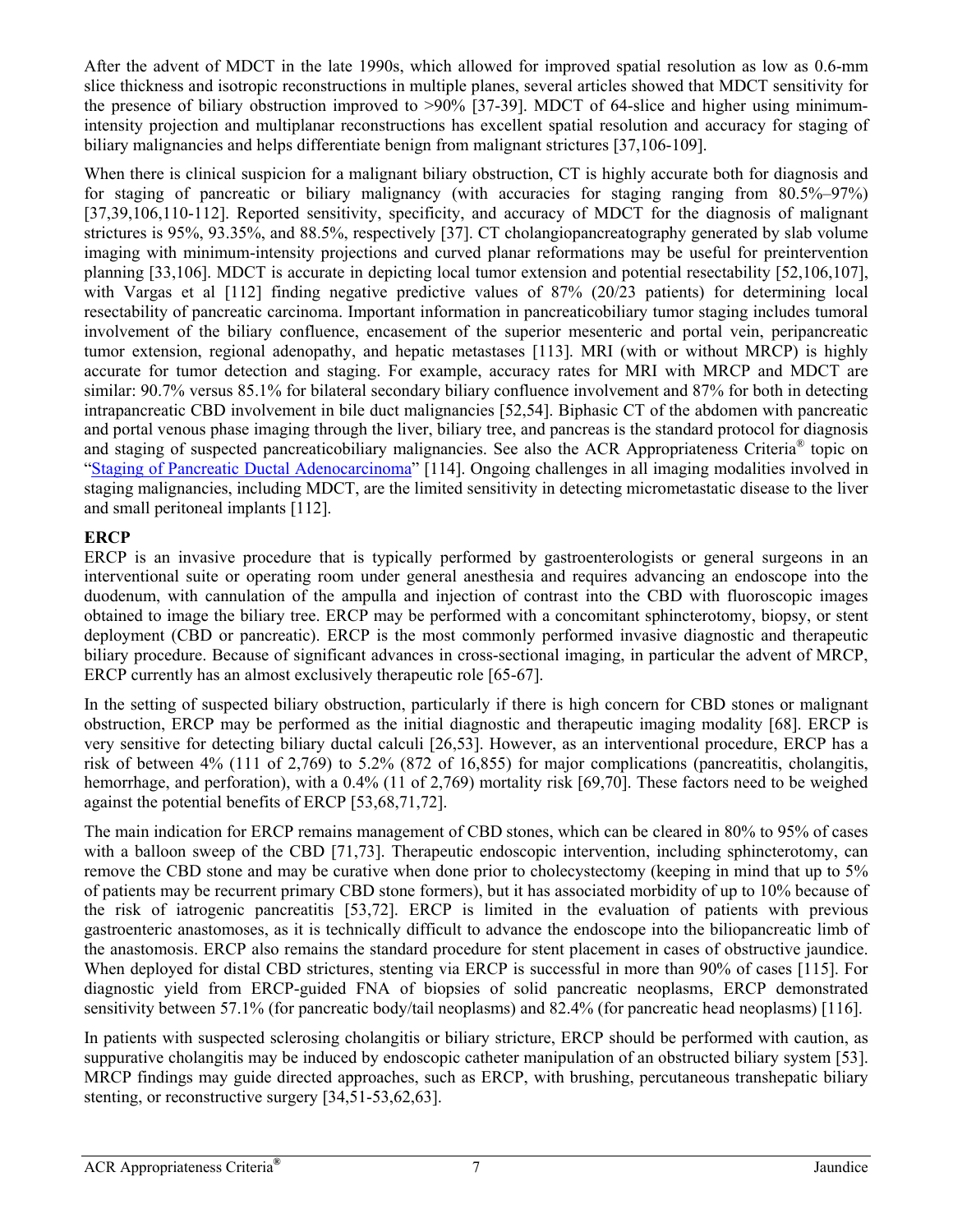Studies from the gastroenterology literature show that ERCP has equivalent or greater sensitivity for tumor detection (provided the tumor is in the pancreatic head/duodenum or CBD), with superior sensitivity particularly for ampullary carcinoma, but it does not provide staging information for operability [76]. Tissue diagnosis can be obtained by endoscopically directed brushing or guided US with FNA [71,76,78,117,118]; however, results of brush cytology for biliary strictures from pancreatic malignancies are inferior (46% sensitive) relative to biliary malignancies (68%) [119]. In patients with suspected malignant biliary obstruction and negative or equivocal CT or MRI examinations, ERCP with EUS may provide an imaging and cytologic diagnosis (FNA) [78,120].

As an interventional procedure, ERCP has risk of between 4% (111 of 2,769) to 5.2% (872 of 16,855) for major complications (pancreatitis, cholangitis, hemorrhage, and perforation), with a 0.4% (11 of 2,769) mortality risk [69,70]. These factors need to be weighed against the potential benefits of ERCP [53,68,71,72]. The main indication for ERCP remains management of CBD stones, which can be cleared in 80% to 95% of cases [71,73]. ERCP also remains the standard procedure for stent placement in cases of obstructive jaundice. When deployed for distal CBD strictures, stenting via ERCP is successful in more than 90% of cases [115]. For diagnostic yield from ERCP-guided FNA of biopsies of solid pancreatic neoplasms, ERCP demonstrated sensitivity between 57.1% (for pancreatic body/tail neoplasms) and 82.4% (for pancreatic head neoplasms) [116].

Endoscopic or percutaneous transhepatic biliary drainage is appropriate for patients who are not candidates for surgery and may even be useful in operative candidates for whom there is a delay to definitive surgical resection. Standard ERCP is sufficient in 90% to 95% of patients who require biliary decompression. Factors that contribute to ERCP failure include gastric outlet or duodenal obstruction that is due to tumor invasion, or altered anatomy from diverticula or prior surgery. Percutaneous transhepatic cholangiography as well as EUS-guided biliary drainage are both effective for biliary decompression [117].

# **US Abdomen Endoscopic**

EUS is an invasive procedure that is typically performed by gastroenterologists or general surgeons in an interventional suite or operating room under general anesthesia and requires advancing an endoscope equipped with an US probe into the duodenum, with sonographic images obtained of the pancreaticobiliary tree. EUS may be performed with a concomitant FNA or biopsy. EUS offers high-resolution sonographic imaging of the head of the pancreas/distal CBD, and as such can be used to detect small distal biliary ductal calculi, can locally stage pancreatic or periampullary neoplasms, and can guide FNA or biopsy [76-80]. EUS is limited by its narrow field of view and therefore cannot detect pathology outside of its imaging field of view (ie, cannot see pathology beyond the region to which the sonographic probe is physically adjacent) [81,82]. Complications from EUS have been reported in up to 6.3% of patients (most commonly postprocedural pancreatitis) [83]. The sensitivity, specificity, and accuracies of EUS with FNA biopsy for solid pancreatic tumor are 90.8%, 96.5%, and 91%, respectively [79,84,85].

### **Variant 3: Jaundice. Suspected medical, metabolic, or functional etiologies based on initial imaging, clinical condition, or laboratory values. No suspected mechanical obstruction.**

Patients with unconjugated hyperbilirubinemia (nonobstructive) jaundice most commonly have diffuse hepatocellular disease (eg, cirrhosis, hepatitis), inability of the liver to handle a bilirubin load (eg, hemolytic anemia), or a bilirubin metabolism deficiency (eg, Gilbert disease [1], Crigler-Najjar syndrome, etc). Differentiating between these nonobstructive etiologies of jaundice is typically done through analysis of characteristic history and physical examination findings, as well as diagnostic laboratory profiles. If imaging is performed in these settings, it will confirm the absence of a mechanical obstruction and may point to an alternate etiology for the elevated bilirubin levels (eg, features of liver cirrhosis) [32]. Therefore, the largest role of imaging in unconjugated hyperbilirubinemia is in excluding other potential diagnoses.

This variant title is broad in order to give the clinician the most lenience in possible reasons for reaching this point in the diagnostic workup. One of the heavily debated portions of this variant title is the inclusion of patients with suspected medical, metabolic, or functional etiology of jaundice "based on initial imaging." For the purposes of this section, it is assumed that the initial imaging was not a diagnostic US of the liver (it could be an echocardiogram with incomplete imaging of the liver, a chest CT that captured a portion of the liver, or point-ofcare US imaging for a diagnostic pleurocentesis, etc). If a diagnostic US of the liver were already performed, it would make little sense to repeat the US.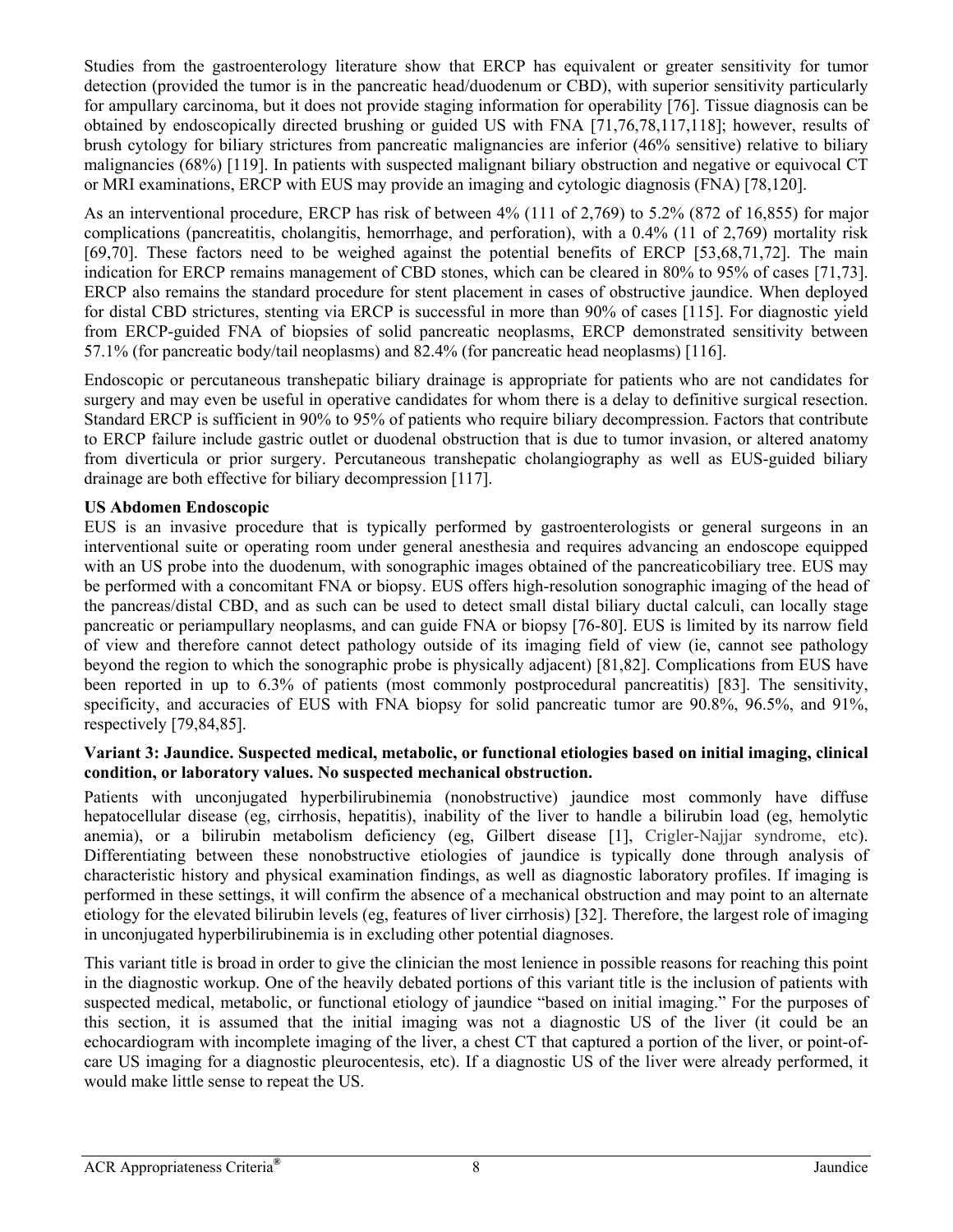### **US Abdomen**

In the initial setting of jaundice with a laboratory and clinical picture suggestive of a lack of biliary obstruction, US is usually performed as the initial evaluation [32]. US can confirm the absence of a mechanical obstruction, with specificities ranging between 71% to 97% [20-25]. US images may suggest an alternate etiology for the elevated bilirubin (such as cirrhosis), with US having an overall sensitivity of 65% to 95%, with a positive predictive value of 98% for the detection of cirrhosis [15-19]. The most accurate finding on sonography in liver cirrhosis is a nodular surface, which is more sensitive on the undersurface of the liver than the superior surface (86% versus 53%) [15]. If the US is negative, the American College of Gastroenterology recommends additional laboratory testing assessing for liver failure, ultimately suggesting a liver biopsy [32].

### **MRI Abdomen**

MRI with MRCP may be of additional value in the setting of a negative US and clinical workup inconclusive for the etiology of the bilirubin elevation, particularly if there is concern for potential primary sclerosing cholangitis or primary biliary cirrhosis [32,105]. Proceeding directly to liver biopsy may run the risk of a false-negative biopsy, as the early disease process is patchy in the initial stages of primary sclerosing cholangitis or primary biliary cirrhosis; these diseases are nonglobal in their initial manifestations. Therefore, MRCP may help better detect pathology in these situations [121-123]. MRI may be useful when there is questionable hepatic parenchymal disease based on laboratory findings, as these modalities may show changes of early fibrosis (particularly if MR elastography is used), cirrhosis, or general hepatic inflammation [124]. Although there are not many data comparing contrast-enhanced MRI with noncontrast MRI in the setting of a nonobstructive jaundice, there are data showing that contrast administration improves the sensitivity for the detection of acute cholangitis and the detection of primary sclerosing cholangitis [125,126].

Although less sensitive than contrast-enhanced MRI, a noncontrast MRI (including MRCP) may be of use for this variant, as there are imaging findings seen on both C+ MRCP and C- MRCP. For example, both studies are useful in the assessment of subtle regions of peripheral biliary dilatation within the liver (seen in early manifestations of primary sclerosing cholangitis), in the detection of hepatolithiasis (which can occur secondary to surgical reconstructions and in the setting of recurrent pyogenic cholangitis), volume redistribution of the liver/inferior surface nodularity (seen in cirrhosis from varying underlying etiologies), detection of regions of peripheral fibrosis or other morphologic/signal abnormalities that can be associated with jaundice, and in unsuspected intraor extrahepatic biliary strictures (from surgery or infectious etiologies) [127].

If there is concern for a previously unsuspected underlying hepatocellular disease, MRI shows a moderately high accuracy in detection of cirrhosis; a study comparing CT, MRI, and US (compared with explant livers resected for hepatocellular carcinoma at the time of transplant) found that CT had an accuracy of 67%, MRI an accuracy of 70.3%, and US an accuracy of 64% [44] for the detection of underlying cirrhosis. MRI is not very sensitive or specific for the diagnosis of acute hepatitis; however, several studies have found a significant relationship between the apparent diffusion coefficient and inflammation scores (ie, livers in the setting of acute hepatitis may have high signal on high b-value diffusion-weighted images) [128,129]. When imaging does not yield a cause for jaundice (ie, there is no biliary obstruction and no parenchymal process to explain jaundice), liver dysfunction or an infiltrative process must be excluded, and liver biopsy will be the most effective next step in diagnosis [12,32].

### **CT Abdomen**

MDCT may be useful in the setting of nonobstructive jaundice when there is questionable hepatic parenchymal disease based on laboratory findings, as these modalities may show changes of early fibrosis, cirrhosis, or general hepatic inflammation [124]. When imaging does not yield a cause for jaundice (ie, there is no biliary obstruction and no parenchymal process to explain jaundice), liver dysfunction or an infiltrative process must be excluded, and liver biopsy will be the most effective next step in diagnosis [12,32].

### **ERCP**

There is limited to no role for ERCP in the setting of nonobstructive jaundice.

### **US Abdomen Endoscopic**

There is limited to no role for EUS in the setting of nonobstructive jaundice.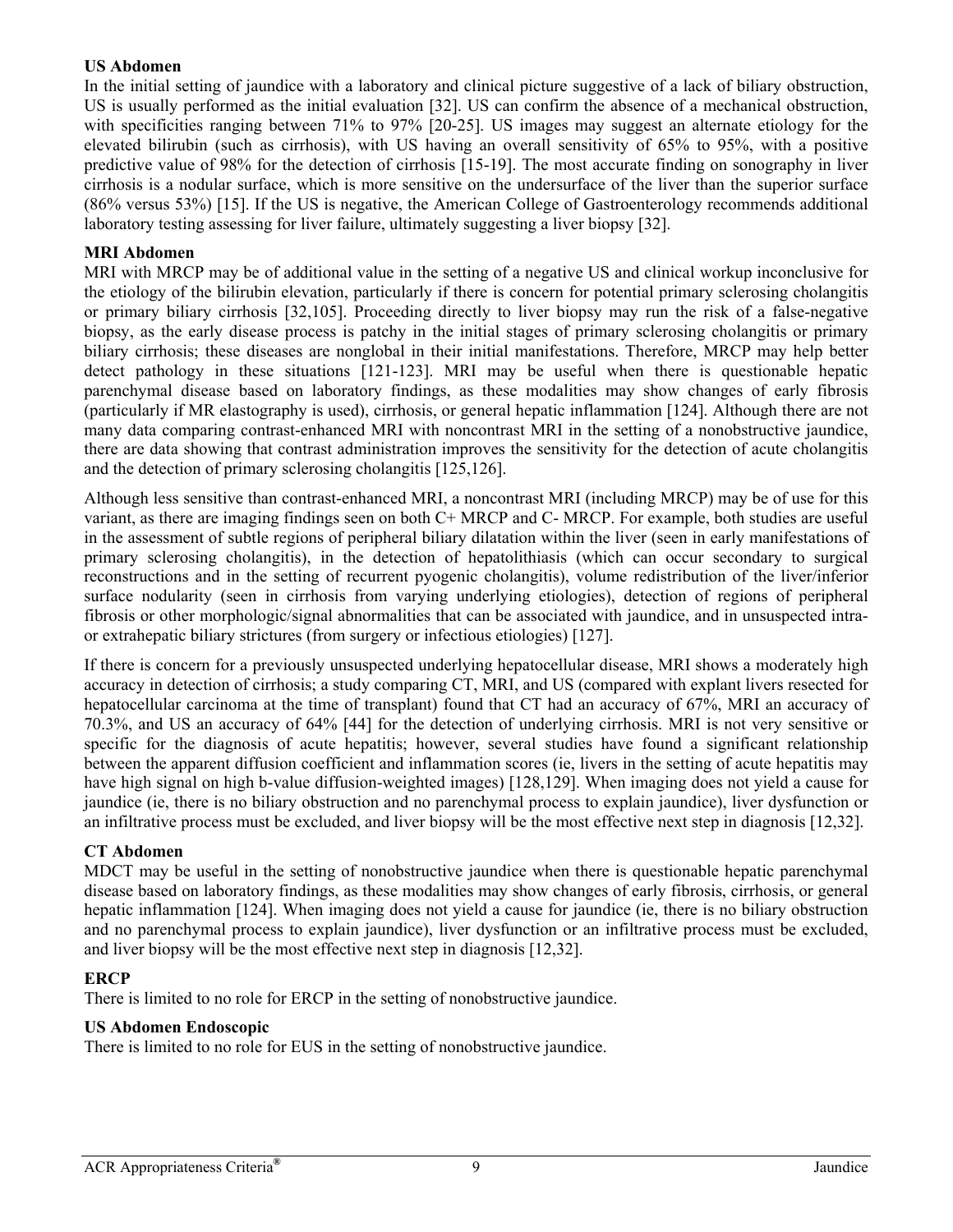### **Summary of Recommendations**

- **Variant 1:** US abdomen, CT abdomen with IV contrast, or MRI abdomen without and with IV contrast with MRCP is usually appropriate for the initial imaging of jaundice with no known predisposing conditions. These procedures are equivalent alternatives.
- **Variant 2:** CT abdomen with IV contrast, MRI abdomen without and with IV contrast with MRCP, MRI abdomen without IV contrast with MRCP, or US abdomen is usually appropriate for jaundice when initial imaging is suggestive of mechanical obstruction based on initial imaging, clinical condition, or laboratory values. These procedures are equivalent alternatives.
- **Variant 3:** MRI abdomen without and with IV contrast with MRCP, CT abdomen with IV contrast, or US abdomen is usually appropriate for jaundice when mechanical obstruction is not suspected in the setting of suspected medical, metabolic, or functional etiologies based on initial imaging, clinical condition, or laboratory values. These procedures are equivalent alternatives.

### **Supporting Documents**

The evidence table, literature search, and appendix for this topic are available at https://acsearch.acr.org/list. The appendix includes the strength of evidence assessment and the final rating round tabulations for each recommendation.

For additional information on the Appropriateness Criteria methodology and other supporting documents go to [www.acr.org/ac.](https://www.acr.org/Clinical-Resources/ACR-Appropriateness-Criteria)

| <b>Appropriateness Category Name</b> | Appropriateness<br>Rating | <b>Appropriateness Category Definition</b>                                                                                                                                                                                                                  |
|--------------------------------------|---------------------------|-------------------------------------------------------------------------------------------------------------------------------------------------------------------------------------------------------------------------------------------------------------|
| <b>Usually Appropriate</b>           | 7, 8, or 9                | The imaging procedure or treatment is indicated in<br>the specified clinical scenarios at a favorable risk-<br>benefit ratio for patients.                                                                                                                  |
| May Be Appropriate                   | 4, 5, or $6$              | The imaging procedure or treatment may<br>be<br>indicated in the specified clinical scenarios as an<br>alternative to imaging procedures or treatments with<br>a more favorable risk-benefit ratio, or the risk-benefit<br>ratio for patients is equivocal. |
| May Be Appropriate<br>(Disagreement) | 5                         | The individual ratings are too dispersed from the<br>panel median. The different label provides<br>transparency regarding the panel's recommendation.<br>"May be appropriate" is the rating category and a<br>rating of 5 is assigned.                      |
| <b>Usually Not Appropriate</b>       | $1, 2,$ or 3              | The imaging procedure or treatment is unlikely to be<br>indicated in the specified clinical scenarios, or the<br>risk-benefit ratio for patients is likely to be<br>unfavorable.                                                                            |

# **Appropriateness Category Names and Definitions**

# **Relative Radiation Level Information**

Potential adverse health effects associated with radiation exposure are an important factor to consider when selecting the appropriate imaging procedure. Because there is a wide range of radiation exposures associated with different diagnostic procedures, a relative radiation level (RRL) indication has been included for each imaging examination. The RRLs are based on effective dose, which is a radiation dose quantity that is used to estimate population total radiation risk associated with an imaging procedure. Patients in the pediatric age group are at inherently higher risk from exposure, because of both organ sensitivity and longer life expectancy (relevant to the long latency that appears to accompany radiation exposure). For these reasons, the RRL dose estimate ranges for pediatric examinations are lower as compared with those specified for adults (see Table below). Additional information regarding radiation dose assessment for imaging examinations can be found in the ACR Appropriateness Criteria® [Radiation Dose Assessment Introduction](https://www.acr.org/-/media/ACR/Files/Appropriateness-Criteria/RadiationDoseAssessmentIntro.pdf) document [130].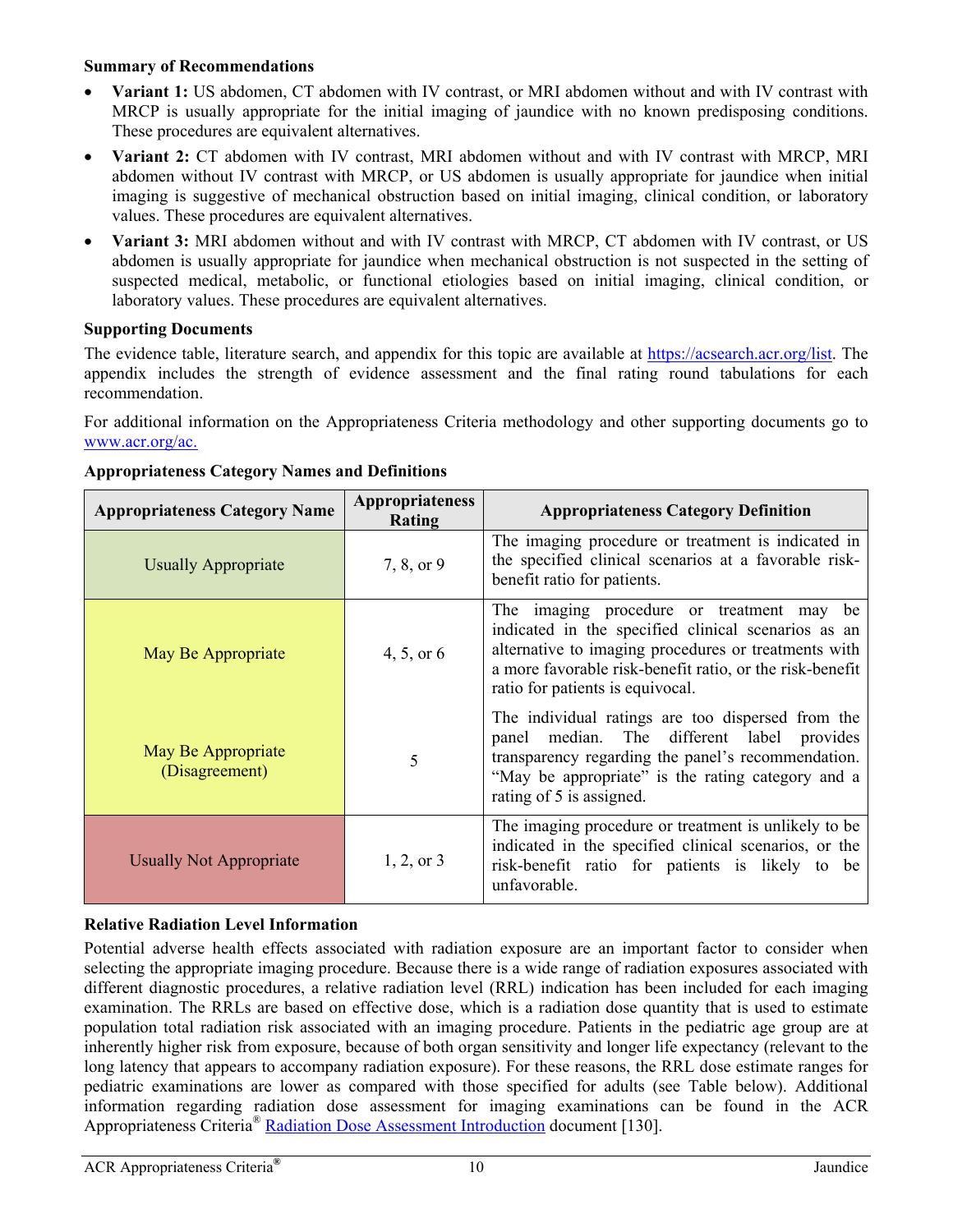| <b>Relative Radiation Level Designations</b> |                                               |                                                   |  |
|----------------------------------------------|-----------------------------------------------|---------------------------------------------------|--|
| <b>Relative Radiation Level*</b>             | <b>Adult Effective Dose Estimate</b><br>Range | <b>Pediatric Effective Dose Estimate</b><br>Range |  |
| O                                            | $0 \text{ mSv}$                               | $0$ mS $v$                                        |  |
| $\odot$                                      | $< 0.1$ mSv                                   | $< 0.03$ mSv                                      |  |
| $\circledcirc$                               | $0.1-1$ mSv                                   | $0.03 - 0.3$ mSv                                  |  |
| 000                                          | $1-10$ mSv                                    | $0.3-3$ mSv                                       |  |
| 0000                                         | $10-30$ mSv                                   | $3-10$ mSv                                        |  |
| <b>00000</b>                                 | 30-100 mSv                                    | $10-30$ mSv                                       |  |

\*RRL assignments for some of the examinations cannot be made, because the actual patient doses in these procedures vary as a function of a number of factors (eg, region of the body exposed to ionizing radiation, the imaging guidance that is used). The RRLs for these examinations are designated as "Varies".

# **References**

- 1. Friedman LS. Chapter 16: Liver, Biliary Tract, & Pancreas Disorders. In: Papadakis MA, McPhee SJ, Rabow MW, eds. *Current Medical Diagnosis & Treatment 2017*. 56 ed. New York, NY: McGraw-Hill Education; 2017.
- 2. Reisman Y, Gips CH, Lavelle SM, Wilson JH. Clinical presentation of (subclinical) jaundice--the Euricterus project in The Netherlands. United Dutch Hospitals and Euricterus Project Management Group. Hepatogastroenterology 1996;43:1190-5.
- 3. Saini S. Imaging of the hepatobiliary tract. N Engl J Med 1997;336:1889-94.
- 4. Greig JD, Krukowski ZH, Matheson NA. Surgical morbidity and mortality in one hundred and twentynine patients with obstructive jaundice. Br J Surg 1988;75:216-9.
- 5. Hollands MJ, Little JM. Obstructive jaundice in chronic pancreatitis. HPB Surg 1989;1:263-70.
- 6. Kalser MH, Barkin J, MacIntyre JM. Pancreatic cancer. Assessment of prognosis by clinical presentation. Cancer 1985;56:397-402.
- 7. Herrine SK. Merck Manual. Professional Version. Jaundice. Available at: http://www.merckmanuals.com/professional/hepatic-and-biliary-disorders/approach-to-the-patient-withliver-disease/jaundice. Accessed November 30, 2018.
- 8. Bjornsson E, Ismael S, Nejdet S, Kilander A. Severe jaundice in Sweden in the new millennium: causes, investigations, treatment and prognosis. Scand J Gastroenterol 2003;38:86-94.
- 9. Whitehead MW, Hainsworth I, Kingham JG. The causes of obvious jaundice in South West Wales: perceptions versus reality. Gut 2001;48:409-13.
- 10. Hung LN, Le Huong NT, Thuy An NT. Jaundice in Adult in-Patients at a Tertiary General Hospital. Journal of Biosciences and Medicines 2015;03:1-11.
- 11. Vuppalanchi R, Liangpunsakul S, Chalasani N. Etiology of new-onset jaundice: how often is it caused by idiosyncratic drug-induced liver injury in the United States? Am J Gastroenterol 2007;102:558-62; quiz 693.
- 12. Wolkoff AW. The Hyperbilirubinemias. In: Kasper DL, Fauci A, Hauser S, Longo D, Jameson JL, Loscalzo J, eds. *Harrison's Principles of Internal Medicine, 19e*. 19 ed. New York, NY: McGraw-Hill Education; 2015.
- 13. Manning A, Frazee R, Abernathy S, et al. Protocol-Driven Management of Suspected Common Duct Stones. J Am Coll Surg 2017;224:645-49.
- 14. Feld R, Kurtz AB, Zeman RK. Imaging the gallbladder: a historical perspective. AJR Am J Roentgenol 1991;156:737-40.
- 15. Colli A, Fraquelli M, Andreoletti M, Marino B, Zuccoli E, Conte D. Severe liver fibrosis or cirrhosis: accuracy of US for detection--analysis of 300 cases. Radiology 2003;227:89-94.
- 16. Hartman PC, Oosterveld BJ, Thijssen JM, Rosenbusch GJ, van den Berg J. Detection and differentiation of diffuse liver disease by quantitative echography. A retrospective assessment. Invest Radiol 1993;28:1- 6.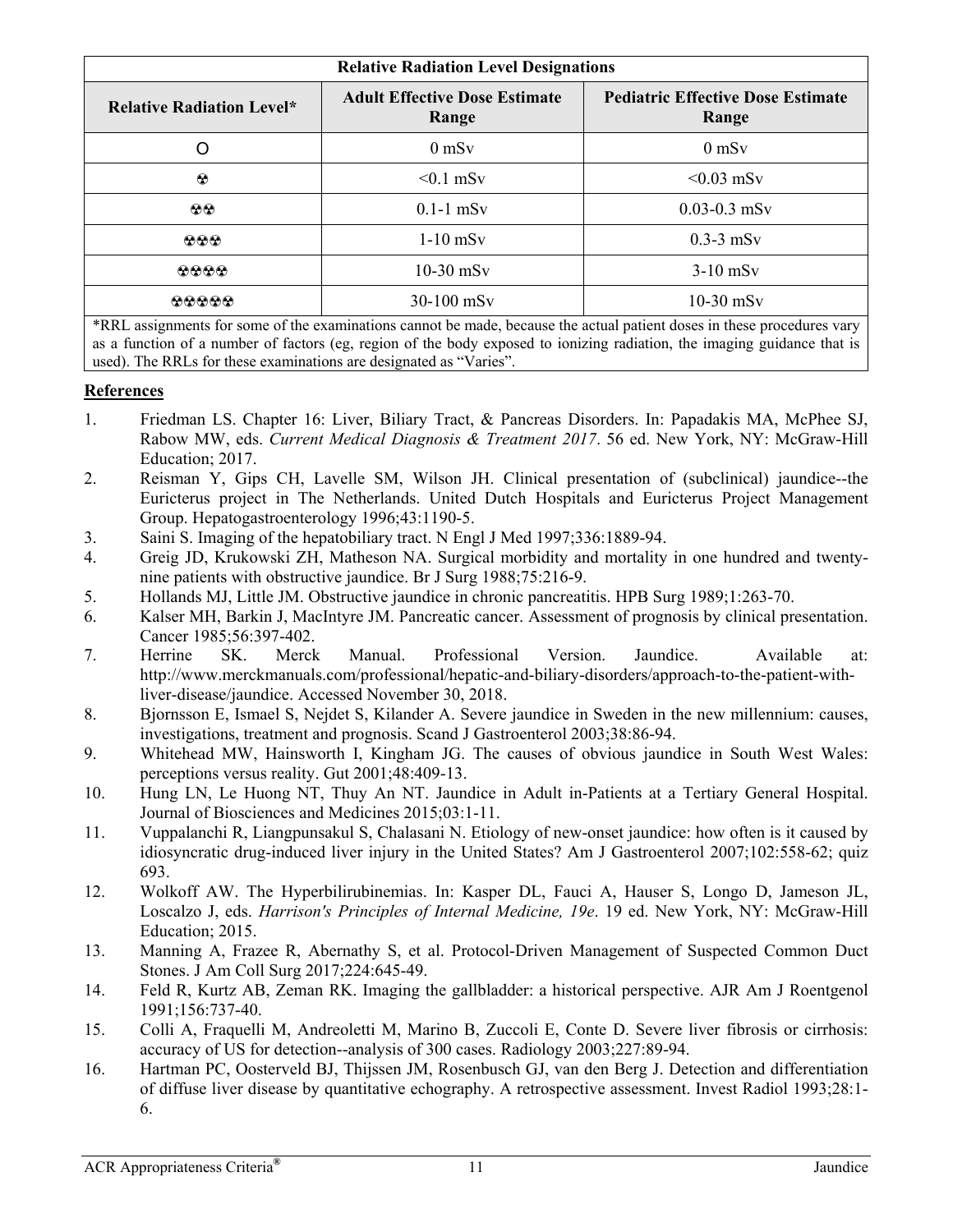- 17. Layer G, Zuna I, Lorenz A, et al. Computerized ultrasound B-scan texture analysis of experimental diffuse parenchymal liver disease: correlation with histopathology and tissue composition. J Clin Ultrasound 1991;19:193-201.
- 18. Soresi M, Giannitrapani L, Cervello M, Licata A, Montalto G. Non invasive tools for the diagnosis of liver cirrhosis. World J Gastroenterol 2014;20:18131-50.
- 19. Vigano M, Visentin S, Aghemo A, Rumi MG, Ronchi G. US features of liver surface nodularity as a predictor of severe fibrosis in chronic hepatitis C. Radiology 2005;234:641; author reply 41.
- 20. Pasanen PA, Partanen KP, Pikkarainen PH, Alhava EM, Janatuinen EK, Pirinen AE. A comparison of ultrasound, computed tomography and endoscopic retrograde cholangiopancreatography in the differential diagnosis of benign and malignant jaundice and cholestasis. Eur J Surg 1993;159:23-9.
- 21. Laing FC, Jeffrey RB, Wing VW. Improved visualization of choledocholithiasis by sonography. AJR Am J Roentgenol 1984;143:949-52.
- 22. Liu TH, Consorti ET, Kawashima A, et al. Patient evaluation and management with selective use of magnetic resonance cholangiography and endoscopic retrograde cholangiopancreatography before laparoscopic cholecystectomy. Ann Surg 2001;234:33-40.
- 23. Mitchell SE, Clark RA. A comparison of computed tomography and sonography in choledocholithiasis. AJR Am J Roentgenol 1984;142:729-33.
- 24. Wermke W, Schulz HJ. [Sonographic diagnosis of bile duct calculi. Results of a prospective study of 222 cases of choledocholithiasis]. Ultraschall Med 1987;8:116-20.
- 25. Gurusamy KS, Giljaca V, Takwoingi Y, et al. Ultrasound versus liver function tests for diagnosis of common bile duct stones. Cochrane Database Syst Rev 2015:CD011548.
- 26. Williams EJ, Green J, Beckingham I, Parks R, Martin D, Lombard M. Guidelines on the management of common bile duct stones (CBDS). Gut 2008;57:1004-21.
- 27. Bortoff GA, Chen MY, Ott DJ, Wolfman NT, Routh WD. Gallbladder stones: imaging and intervention. Radiographics 2000;20:751-66.
- 28. Pasanen P, Partanen K, Pikkarainen P, Alhava E, Pirinen A, Janatuinen E. Ultrasonography, CT, and ERCP in the diagnosis of choledochal stones. Acta Radiol 1992;33:53-6.
- 29. Ripolles T, Ramirez-Fuentes C, Martinez-Perez MJ, Delgado F, Blanc E, Lopez A. Tissue harmonic sonography in the diagnosis of common bile duct stones: a comparison with endoscopic retrograde cholangiography. J Clin Ultrasound 2009;37:501-6.
- 30. Costi R, Sarli L, Caruso G, et al. Preoperative ultrasonographic assessment of the number and size of gallbladder stones: is it a useful predictor of asymptomatic choledochal lithiasis? J Ultrasound Med 2002;21:971-6.
- 31. Yang MH, Chen TH, Wang SE, et al. Biochemical predictors for absence of common bile duct stones in patients undergoing laparoscopic cholecystectomy. Surg Endosc 2008;22:1620-4.
- 32. Kwo PY, Cohen SM, Lim JK. ACG Clinical Guideline: Evaluation of Abnormal Liver Chemistries. Am J Gastroenterol 2017;112:18-35.
- 33. Anderson SW, Lucey BC, Varghese JC, Soto JA. Accuracy of MDCT in the diagnosis of choledocholithiasis. AJR Am J Roentgenol 2006;187:174-80.
- 34. Maurea S, Caleo O, Mollica C, et al. Comparative diagnostic evaluation with MR cholangiopancreatography, ultrasonography and CT in patients with pancreatobiliary disease. Radiol Med 2009;114:390-402.
- 35. Pickuth D. Radiologic diagnosis of common bile duct stones. Abdom Imaging 2000;25:618-21.
- 36. Varghese JC, Liddell RP, Farrell MA, Murray FE, Osborne H, Lee MJ. The diagnostic accuracy of magnetic resonance cholangiopancreatography and ultrasound compared with direct cholangiography in the detection of choledocholithiasis. Clin Radiol 1999;54:604-14.
- 37. Tongdee T, Amornvittayachan O, Tongdee R. Accuracy of multidetector computed tomography cholangiography in evaluation of cause of biliary tract obstruction. J Med Assoc Thai 2010;93:566-73.
- 38. Tseng CW, Chen CC, Chen TS, Chang FY, Lin HC, Lee SD. Can computed tomography with coronal reconstruction improve the diagnosis of choledocholithiasis? J Gastroenterol Hepatol 2008;23:1586-9.
- 39. Mathew RP, Moorkath A, Basti RS, Suresh HB. Value and Accuracy of Multidetector Computed Tomography in Obstructive Jaundice. Pol J Radiol 2016;81:303-9.
- 40. Petrescu I, Bratu AM, Petrescu S, Popa BV, Cristian D, Burcos T. CT vs. MRCP in choledocholithiasis jaundice. J Med Life 2015;8:226-31.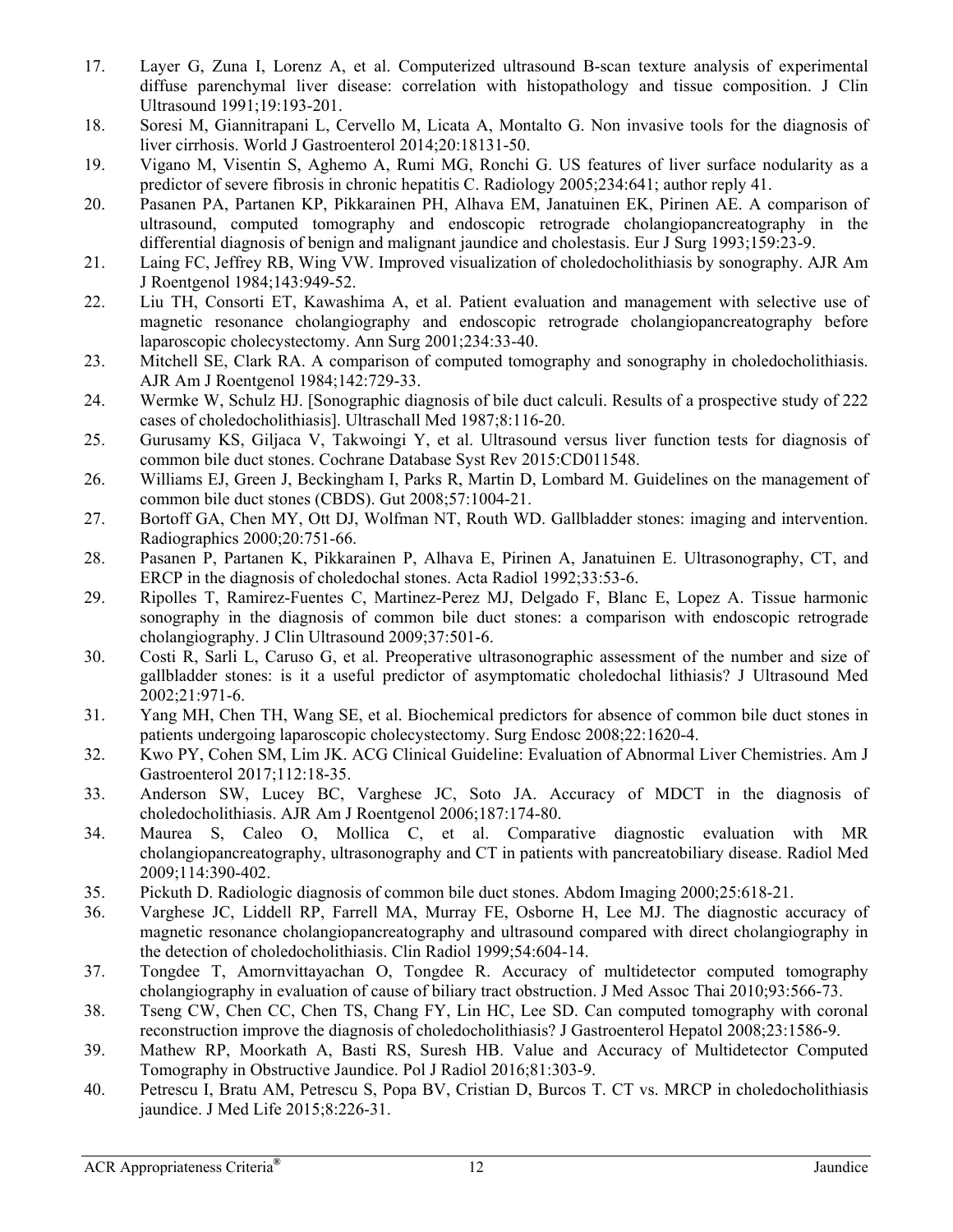- 41. Wyatt SH, Fishman EK. Biliary tract obstruction. The role of spiral CT in detection and definition of disease. Clin Imaging 1997;21:27-34.
- 42. Zeman RK. Cholelithiasis and cholecystitis. In: Gore RM, Levine MS, Laufer I, eds. *Textbook of gastrointestinal radiology*. Philadelphia: W.B. Saunders Co.; 1994:1636-74.
- 43. Benarroch-Gampel J, Boyd CA, Sheffield KM, Townsend CM, Jr., Riall TS. Overuse of CT in patients with complicated gallstone disease. J Am Coll Surg 2011:213:524-30.
- 44. Kudo M, Zheng RQ, Kim SR, et al. Diagnostic accuracy of imaging for liver cirrhosis compared to histologically proven liver cirrhosis. A multicenter collaborative study. Intervirology 2008;51 Suppl 1:17-26.
- 45. Smith AD, Branch CR, Zand K, et al. Liver Surface Nodularity Quantification from Routine CT Images as a Biomarker for Detection and Evaluation of Cirrhosis. Radiology 2016;280:771-81.
- 46. Munir K, Bari V, Yaqoob J, Khan DB, Usman MU. The role of magnetic resonance cholangiopancreatography (MRCP) in obstructive jaundice. J Pak Med Assoc 2004;54:128-32.
- 47. Yoon JH, Lee SM, Kang HJ, et al. Clinical Feasibility of 3-Dimensional Magnetic Resonance Cholangiopancreatography Using Compressed Sensing: Comparison of Image Quality and Diagnostic Performance. Invest Radiol 2017;52:612-19.
- 48. Kang SK, Heacock L, Doshi AM, Ream JR, Sun J, Babb JS. Comparative performance of non-contrast MRI with HASTE vs. contrast-enhanced MRI/3D-MRCP for possible choledocholithiasis in hospitalized patients. Abdom Radiol (NY) 2017;42:1650-58.
- 49. Sun N, Xu Q, Liu X, Liu W, Wang J. Comparison of preoperative evaluation of malignant low-level biliary obstruction using plain magnetic resonance and coronal liver acquisition with volume acceleration technique alone and in combination. Eur J Med Res 2015;20:92.
- 50. Aube C, Delorme B, Yzet T, et al. MR cholangiopancreatography versus endoscopic sonography in suspected common bile duct lithiasis: a prospective, comparative study. AJR Am J Roentgenol 2005;184:55-62.
- 51. Choi JY, Lee JM, Lee JY, et al. Navigator-triggered isotropic three-dimensional magnetic resonance cholangiopancreatography in the diagnosis of malignant biliary obstructions: comparison with direct cholangiography. J Magn Reson Imaging 2008;27:94-101.
- 52. Park HS, Lee JM, Choi JY, et al. Preoperative evaluation of bile duct cancer: MRI combined with MR cholangiopancreatography versus MDCT with direct cholangiography. AJR Am J Roentgenol 2008;190:396-405.
- 53. Hekimoglu K, Ustundag Y, Dusak A, et al. MRCP vs. ERCP in the evaluation of biliary pathologies: review of current literature. J Dig Dis 2008;9:162-9.
- 54. Chen FM, Ni JM, Zhang ZY, Zhang L, Li B, Jiang CJ. Presurgical Evaluation of Pancreatic Cancer: A Comprehensive Imaging Comparison of CT Versus MRI. AJR Am J Roentgenol 2016;206:526-35.
- 55. Joo I, Lee JM. Imaging bile duct tumors: pathologic concepts, classification, and early tumor detection. Abdom Imaging 2013;38:1334-50.
- 56. Tirkes T, Menias CO, Sandrasegaran K. MR imaging techniques for pancreas. Radiol Clin North Am 2012;50:379-93.
- 57. Kolodziejczyk E, Jurkiewicz E, Pertkiewicz J, et al. MRCP Versus ERCP in the Evaluation of Chronic Pancreatitis in Children: Which Is the Better Choice? Pancreas 2016;45:1115-9.
- 58. Scaffidi MG, Luigiano C, Consolo P, et al. Magnetic resonance cholangio-pancreatography versus endoscopic retrograde cholangio-pancreatography in the diagnosis of common bile duct stones: a prospective comparative study. Minerva Med 2009;100:341-8.
- 59. Kondo S, Isayama H, Akahane M, et al. Detection of common bile duct stones: comparison between endoscopic ultrasonography, magnetic resonance cholangiography, and helical-computed-tomographic cholangiography. Eur J Radiol 2005;54:271-5.
- 60. Reid J, Dolan R, Patel M, Fleming R, Young D, Hair A. Size of common bile duct stones on MRCP predicts likelihood of positive findings at ERCP. Surgeon 2017;15:119-22.
- 61. Oto A, Ernst R, Ghulmiyyah L, Hughes D, Saade G, Chaljub G. The role of MR cholangiopancreatography in the evaluation of pregnant patients with acute pancreaticobiliary disease. Br J Radiol 2009;82:279-85.
- 62. Kim TU, Kim S, Lee JW, et al. Ampulla of Vater: comprehensive anatomy, MR imaging of pathologic conditions, and correlation with endoscopy. Eur J Radiol 2008;66:48-64.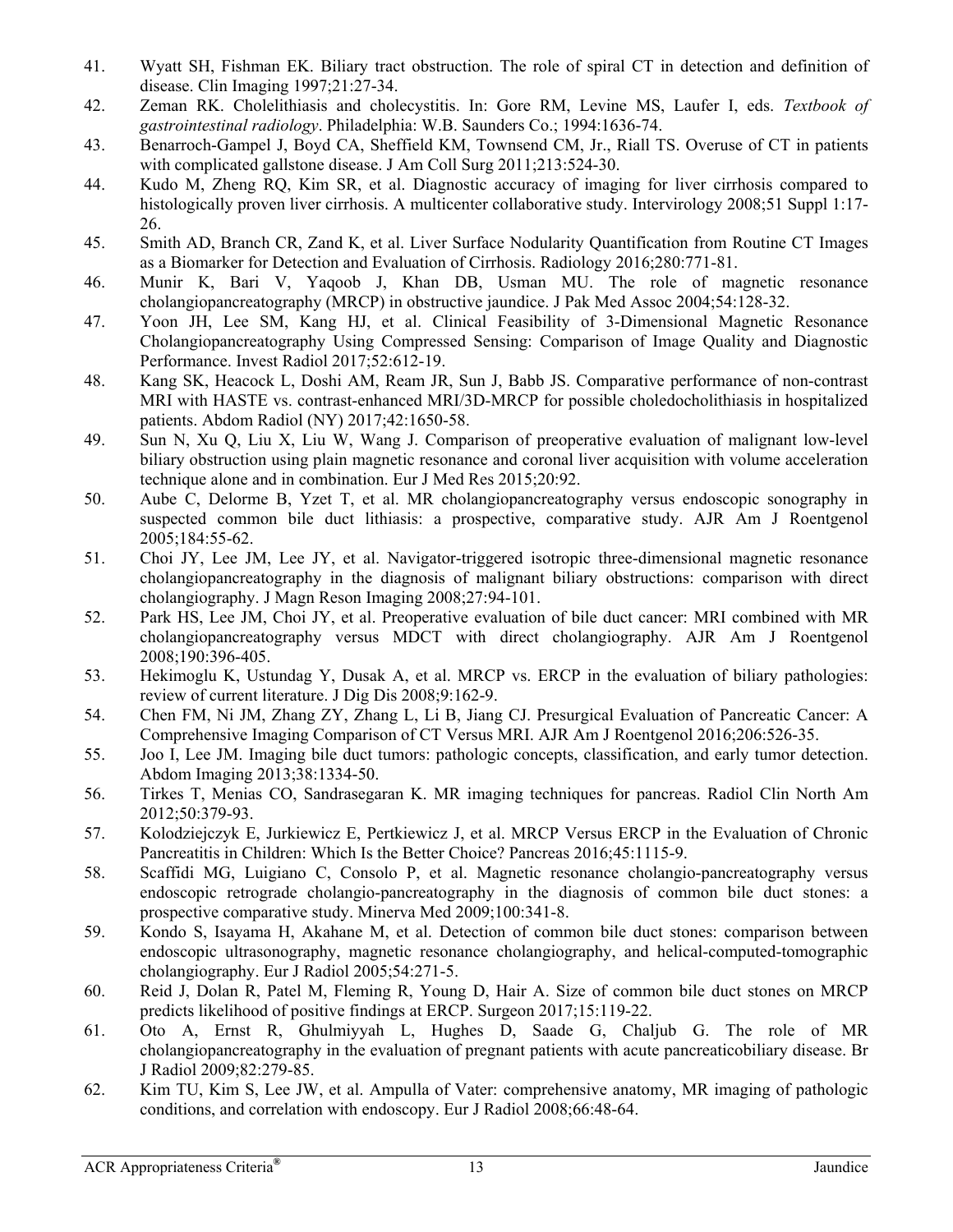- 63. Masselli G, Manfredi R, Vecchioli A, Gualdi G. MR imaging and MR cholangiopancreatography in the preoperative evaluation of hilar cholangiocarcinoma: correlation with surgical and pathologic findings. Eur Radiol 2008;18:2213-21.
- 64. Horowitz JM, Kamel IR, Arif-Tiwari H, et al. ACR Appropriateness Criteria® Chronic Liver Disease. J Am Coll Radiol 2017;14:S391-S405.
- 65. Carr-Locke DL. Overview of the role of ERCP in the management of diseases of the biliary tract and the pancreas. Gastrointest Endosc 2002;56:S157-60.
- 66. Lim JH. Cholangiocarcinoma: morphologic classification according to growth pattern and imaging findings. AJR Am J Roentgenol 2003;181:819-27.
- 67. Lomanto D, Pavone P, Laghi A, et al. Magnetic resonance-cholangiopancreatography in the diagnosis of biliopancreatic diseases. Am J Surg 1997;174:33-8.
- 68. Baron TH, Petersen BT, Mergener K, et al. Quality indicators for endoscopic retrograde cholangiopancreatography. Am J Gastroenterol 2006;101:892-7.
- 69. Andriulli A, Loperfido S, Napolitano G, et al. Incidence rates of post-ERCP complications: a systematic survey of prospective studies. Am J Gastroenterol 2007;102:1781-8.
- 70. Loperfido S, Angelini G, Benedetti G, et al. Major early complications from diagnostic and therapeutic ERCP: a prospective multicenter study. Gastrointest Endosc 1998;48:1-10.
- 71. Aronson N, Flamm CR, Mark D, et al. Endoscopic retrograde cholangiopancreatography. Evid Rep Technol Assess (Summ) 2002:1-8.
- 72. Costamagna G, Familiari P, Marchese M, Tringali A. Endoscopic biliopancreatic investigations and therapy. Best Pract Res Clin Gastroenterol 2008;22:865-81.
- 73. Caddy GR, Tham TC. Gallstone disease: Symptoms, diagnosis and endoscopic management of common bile duct stones. Best Pract Res Clin Gastroenterol 2006;20:1085-101.
- 74. Gopinathan PM, Pichan G, Sharma VM. Role of dehydration in heat stress-induced variations in mental performance. Arch Environ Health 1988;43:15-7.
- 75. Lauri A, Horton RC, Davidson BR, Burroughs AK, Dooley JS. Endoscopic extraction of bile duct stones: management related to stone size. Gut 1993;34:1718-21.
- 76. Chen WX, Xie QG, Zhang WF, et al. Multiple imaging techniques in the diagnosis of ampullary carcinoma. Hepatobiliary Pancreat Dis Int 2008;7:649-53.
- 77. Krishna NB, LaBundy JL, Saripalli S, Safdar R, Agarwal B. Diagnostic value of EUS-FNA in patients suspected of having pancreatic cancer with a focal lesion on CT scan/MRI but without obstructive jaundice. Pancreas 2009;38:625-30.
- 78. Krishna NB, Mehra M, Reddy AV, Agarwal B. EUS/EUS-FNA for suspected pancreatic cancer: influence of chronic pancreatitis and clinical presentation with or without obstructive jaundice on performance characteristics. Gastrointest Endosc 2009;70:70-9.
- 79. Ross WA, Wasan SM, Evans DB, et al. Combined EUS with FNA and ERCP for the evaluation of patients with obstructive jaundice from presumed pancreatic malignancy. Gastrointest Endosc 2008;68:461-6.
- 80. Sharaiha RZ, Kumta NA, Desai AP, et al. Endoscopic ultrasound-guided biliary drainage versus percutaneous transhepatic biliary drainage: predictors of successful outcome in patients who fail endoscopic retrograde cholangiopancreatography. Surg Endosc 2016;30:5500-05.
- 81. Kamata K, Kitano M, Omoto S, et al. New endoscopic ultrasonography techniques for pancreaticobiliary diseases. Ultrasonography 2016;35:169-79.
- 82. Polkowski M, Larghi A, Weynand B, et al. Learning, techniques, and complications of endoscopic ultrasound (EUS)-guided sampling in gastroenterology: European Society of Gastrointestinal Endoscopy (ESGE) Technical Guideline. Endoscopy 2012;44:190-206.
- 83. Eloubeidi MA, Chen VK, Eltoum IA, et al. Endoscopic ultrasound-guided fine needle aspiration biopsy of patients with suspected pancreatic cancer: diagnostic accuracy and acute and 30-day complications. Am J Gastroenterol 2003;98:2663-8.
- 84. Banafea O, Mghanga FP, Zhao J, Zhao R, Zhu L. Endoscopic ultrasonography with fine-needle aspiration for histological diagnosis of solid pancreatic masses: a meta-analysis of diagnostic accuracy studies. BMC Gastroenterol 2016;16:108.
- 85. Chang KJ, Nguyen P, Erickson RA, Durbin TE, Katz KD. The clinical utility of endoscopic ultrasoundguided fine-needle aspiration in the diagnosis and staging of pancreatic carcinoma. Gastrointest Endosc 1997;45:387-93.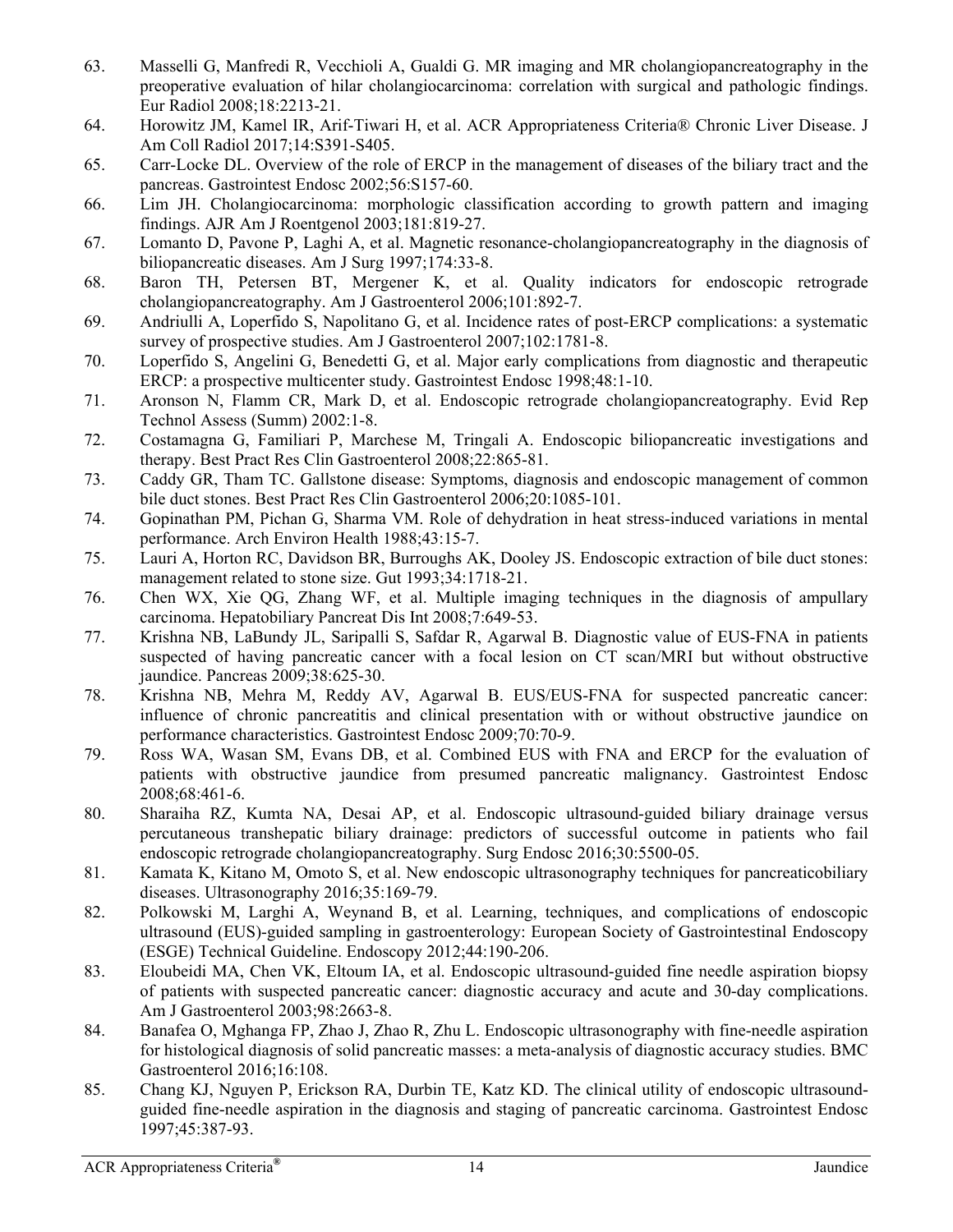- 86. Maple JT, Ben-Menachem T, Anderson MA, et al. The role of endoscopy in the evaluation of suspected choledocholithiasis. Gastrointest Endosc 2010;71:1-9.
- 87. Winger J, Michelfelder A. Diagnostic approach to the patient with jaundice. Prim Care 2011;38:469-82; viii.
- 88. European Association for the Study of the L. EASL Clinical Practice Guidelines: management of cholestatic liver diseases. J Hepatol 2009;51:237-67.
- 89. Fargo MV, Grogan SP, Saguil A. Evaluation of Jaundice in Adults. Am Fam Physician 2017;95:164-68.
- 90. Molvar C, Glaenzer B. Choledocholithiasis: Evaluation, Treatment, and Outcomes. Semin Intervent Radiol 2016;33:268-76.
- 91. Bao PQ, Johnson JC, Lindsey EH, et al. Endoscopic ultrasound and computed tomography predictors of pancreatic cancer resectability. J Gastrointest Surg 2008;12:10-6; discussion 16.
- 92. Tamm EP, Balachandran A, Bhosale PR, et al. Imaging of pancreatic adenocarcinoma: update on staging/resectability. Radiol Clin North Am 2012;50:407-28.
- 93. Vukobrat-Bijedic Z, Husic-Selimovic A, Bijedic N, et al. Sensitivity of EUS and ERCP Endoscopic Procedures in the Detection of Pancreatic Cancer During Preoperative Staging Correlated with CT and CT Angiography Imaging Methods. Acta Inform Med 2014;22:160-3.
- 94. Ito T, Sugiura T, Okamura Y, et al. The diagnostic advantage of EOB-MR imaging over CT in the detection of liver metastasis in patients with potentially resectable pancreatic cancer. Pancreatology 2017;17:451-56.
- 95. Karaosmanoglu AD, Onur MR, Ozmen MN, Akata D, Karcaaltincaba M. Magnetic Resonance Imaging of Liver Metastasis. Semin Ultrasound CT MR 2016;37:533-48.
- 96. Niekel MC, Bipat S, Stoker J. Diagnostic imaging of colorectal liver metastases with CT, MR imaging, FDG PET, and/or FDG PET/CT: a meta-analysis of prospective studies including patients who have not previously undergone treatment. Radiology 2010;257:674-84.
- 97. Rosch T, Meining A, Fruhmorgen S, et al. A prospective comparison of the diagnostic accuracy of ERCP, MRCP, CT, and EUS in biliary strictures. Gastrointest Endosc 2002;55:870-6.
- 98. Lee DH, Lee JM, Kim KW, et al. MR imaging findings of early bile duct cancer. J Magn Reson Imaging 2008;28:1466-75.
- 99. Ryoo I, Lee JM, Chung YE, et al. Gadobutrol-enhanced, three-dimensional, dynamic MR imaging with MR cholangiography for the preoperative evaluation of bile duct cancer. Invest Radiol 2010;45:217-24.
- 100. Yu SA, Zhang C, Zhang JM, et al. Preoperative assessment of hilar cholangiocarcinoma: combination of cholangiography and CT angiography. Hepatobiliary Pancreat Dis Int 2010;9:186-91.
- 101. Di Cesare E, Puglielli E, Michelini O, et al. Malignant obstructive jaundice: comparison of MRCP and ERCP in the evaluation of distal lesions. Radiol Med 2003;105:445-53.
- 102. Adam V, Bhat M, Martel M, et al. Comparison Costs of ERCP and MRCP in Patients with Suspected Biliary Obstruction Based on a Randomized Trial. Value Health 2015;18:767-73.
- 103. Meagher S, Yusoff I, Kennedy W, Martel M, Adam V, Barkun A. The roles of magnetic resonance and endoscopic retrograde cholangiopancreatography (MRCP and ERCP) in the diagnosis of patients with suspected sclerosing cholangitis: a cost-effectiveness analysis. Endoscopy 2007;39:222-8.
- 104. Liu L, Xu HX, Wang WQ, et al. Serum CA125 is a novel predictive marker for pancreatic cancer metastasis and correlates with the metastasis-associated burden. Oncotarget 2016;7:5943-56.
- 105. Wernecke K, Rummeny E, Bongartz G, et al. Detection of hepatic masses in patients with carcinoma: comparative sensitivities of sonography, CT, and MR imaging. AJR Am J Roentgenol 1991;157:731-9.
- 106. Bang BW, Jeong S, Lee DH, Kim CH, Cho SG, Jeon YS. Curved planar reformatted images of MDCT for differentiation of biliary stent occlusion in patients with malignant biliary obstruction. AJR Am J Roentgenol 2010;194:1509-14.
- 107. Choi YH, Lee JM, Lee JY, et al. Biliary malignancy: value of arterial, pancreatic, and hepatic phase imaging with multidetector-row computed tomography. J Comput Assist Tomogr 2008;32:362-8.
- 108. Furukawa H, Ikuma H, Asakura-Yokoe K, Uesaka K. Preoperative staging of biliary carcinoma using 18F-fluorodeoxyglucose PET: prospective comparison with PET+CT, MDCT and histopathology. Eur Radiol 2008;18:2841-7.
- 109. Seo H, Lee JM, Kim IH, et al. Evaluation of the gross type and longitudinal extent of extrahepatic cholangiocarcinomas on contrast-enhanced multidetector row computed tomography. J Comput Assist Tomogr 2009;33:376-82.